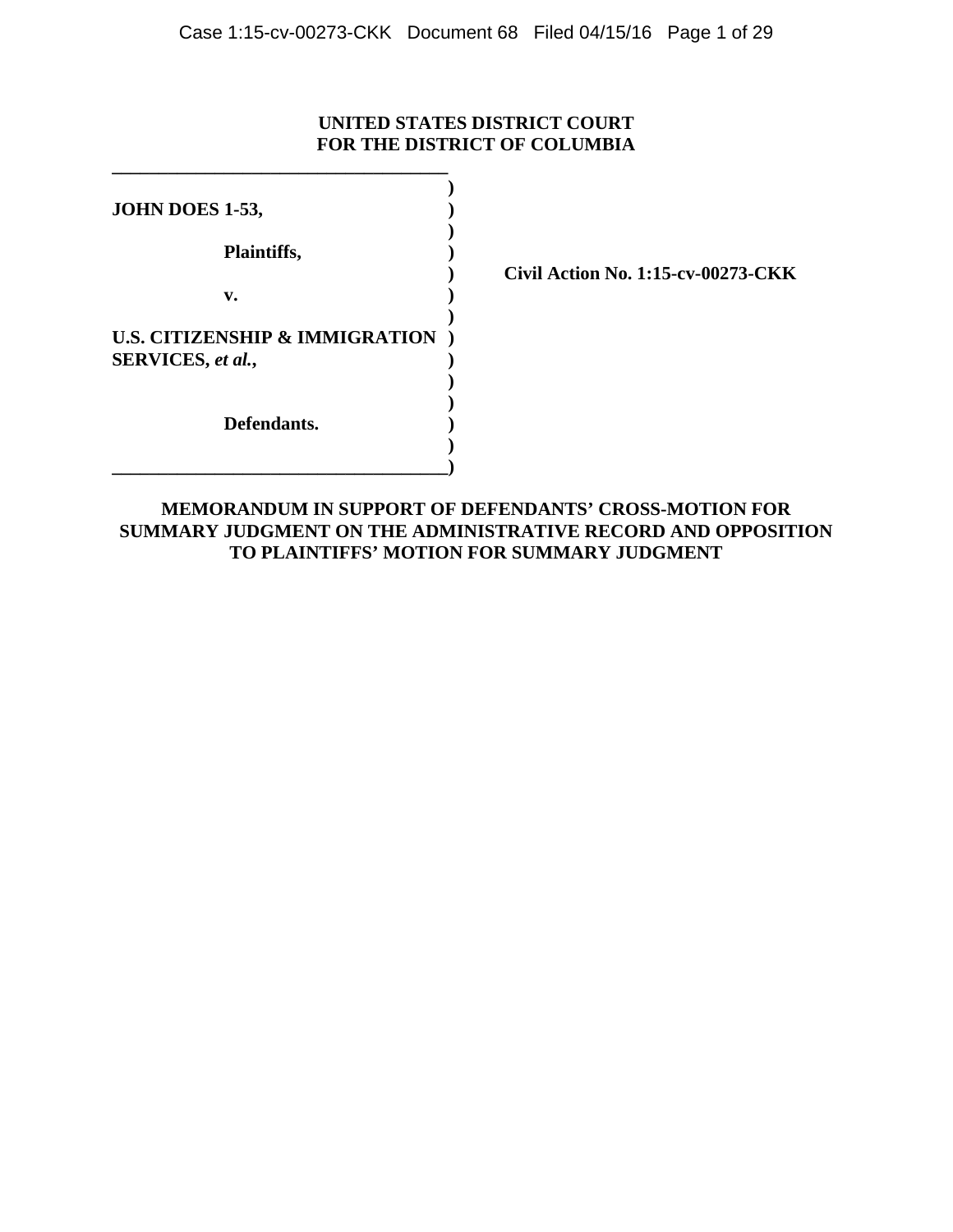# **TABLE OF CONTENTS**

| I.   |           |                                                                                                                                                                       |  |
|------|-----------|-----------------------------------------------------------------------------------------------------------------------------------------------------------------------|--|
| Π.   |           |                                                                                                                                                                       |  |
|      |           |                                                                                                                                                                       |  |
|      |           |                                                                                                                                                                       |  |
|      |           |                                                                                                                                                                       |  |
| I.   |           | Plaintiffs' shifting list of job creating entities constitutes reasonable grounds for                                                                                 |  |
|      | A.        | The NCE was not operating in a TEA at the time Plaintiffs' petitions were                                                                                             |  |
|      | <b>B.</b> | Plaintiffs have not satisfied their burden of proving they are likely to create                                                                                       |  |
| II.  |           | USCIS reasonably denied the petitions on the ground that Plaintiffs' low-risk                                                                                         |  |
|      | A.        | USCIS was not arbitrary in its reading of Matter of Izummi and 8 C.F.R.<br>$204.6(e)$ as requiring an inquiry into to the investment structure to ensure it           |  |
|      | <b>B.</b> | USCIS's conclusion that the investment is more debt-like than equity-like is                                                                                          |  |
|      | C.        | Plaintiffs' waiver of the call option was not timely and therefore cannot                                                                                             |  |
| III. |           | USCIS was not arbitrary or capricious in concluding that Plaintiffs failed to<br>demonstrate that they will make the full amount of required capitol available to the |  |
|      | A.        |                                                                                                                                                                       |  |
|      | <b>B.</b> |                                                                                                                                                                       |  |
|      |           |                                                                                                                                                                       |  |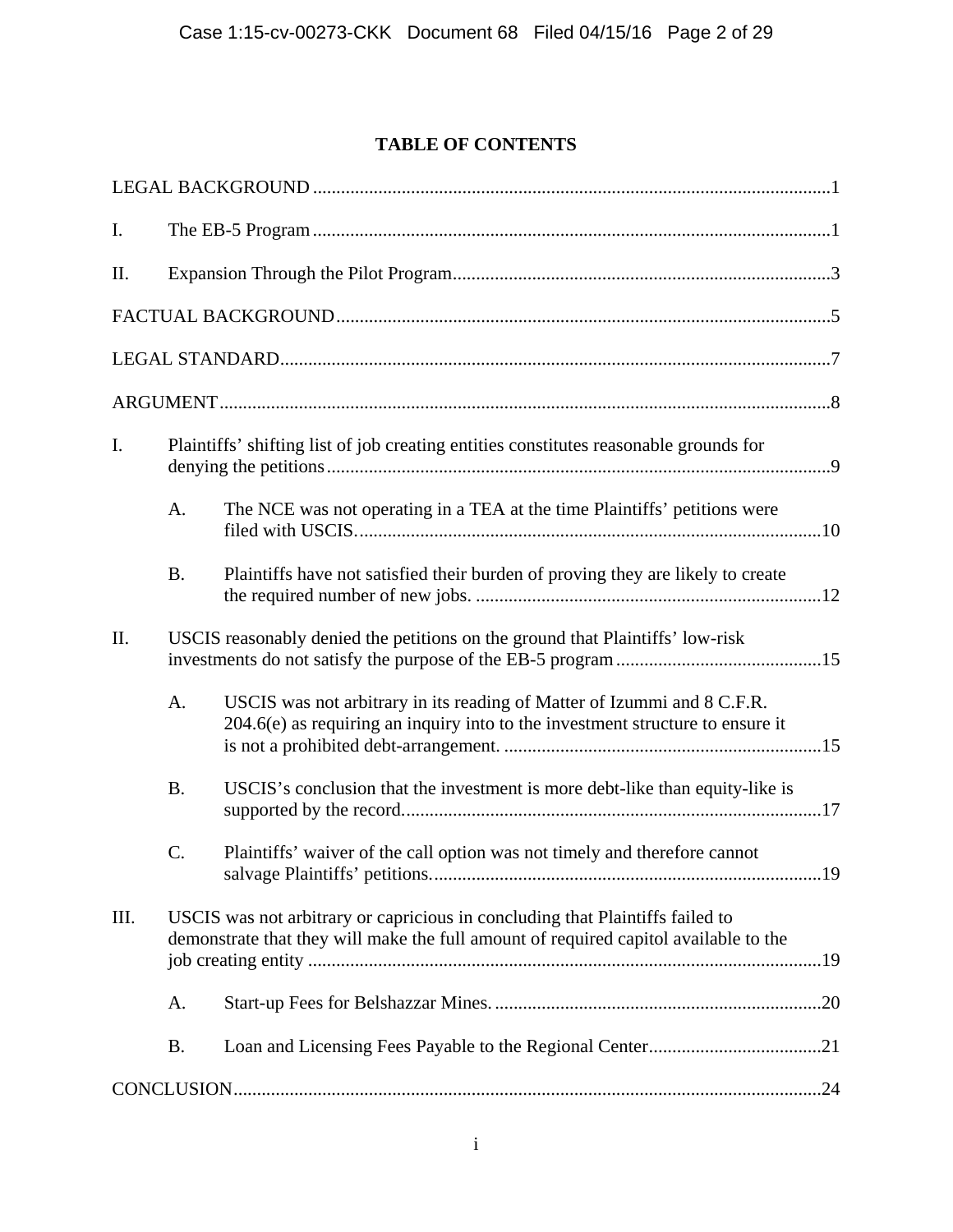# **TABLE OF AUTHORITIES**

# **CASE LAW**

| Cent. Tex. Tel. Coop. v. FCC,                                 |
|---------------------------------------------------------------|
| Fence Creek Cattle Co. v. Forest Serv.,                       |
| Ill. Cent. R.R. v. Norfolk & W. Ry.,                          |
| INS v. Elias-Zacarias,                                        |
| Indiana Municipal Power Agency v. FERC,                       |
| Matter of Chawathe,                                           |
| Matter of Hsiung,                                             |
| Matter of Ho,                                                 |
| Matter of Izummi,                                             |
| Matter of Katigbak,                                           |
| Matter of Soffici,                                            |
| Motor Vehicle Mfrs. Ass'n. v. State Farm Mut. Auto. Ins. Co., |
| R.L. Inv. Ltd. Partners v. INS,                               |
| Sentara-Hampton Gen. Hosp. v. Sullivan,                       |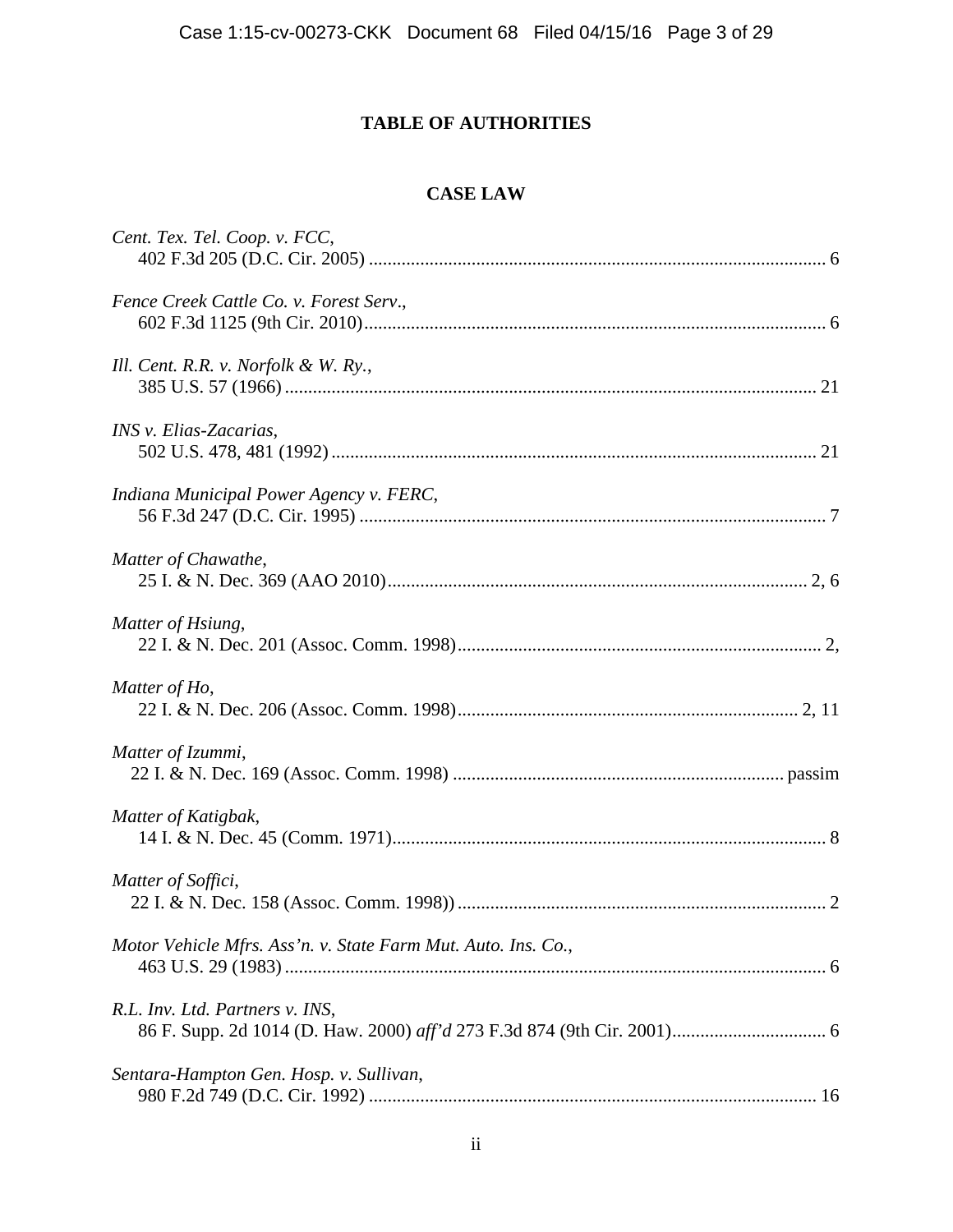| Sierra Club v. Mainella,        |  |
|---------------------------------|--|
|                                 |  |
|                                 |  |
| <i>Systronics Corp. v. INS,</i> |  |
|                                 |  |
|                                 |  |

# **FEDERAL STATUTES**

# FEDERAL REGULATIONS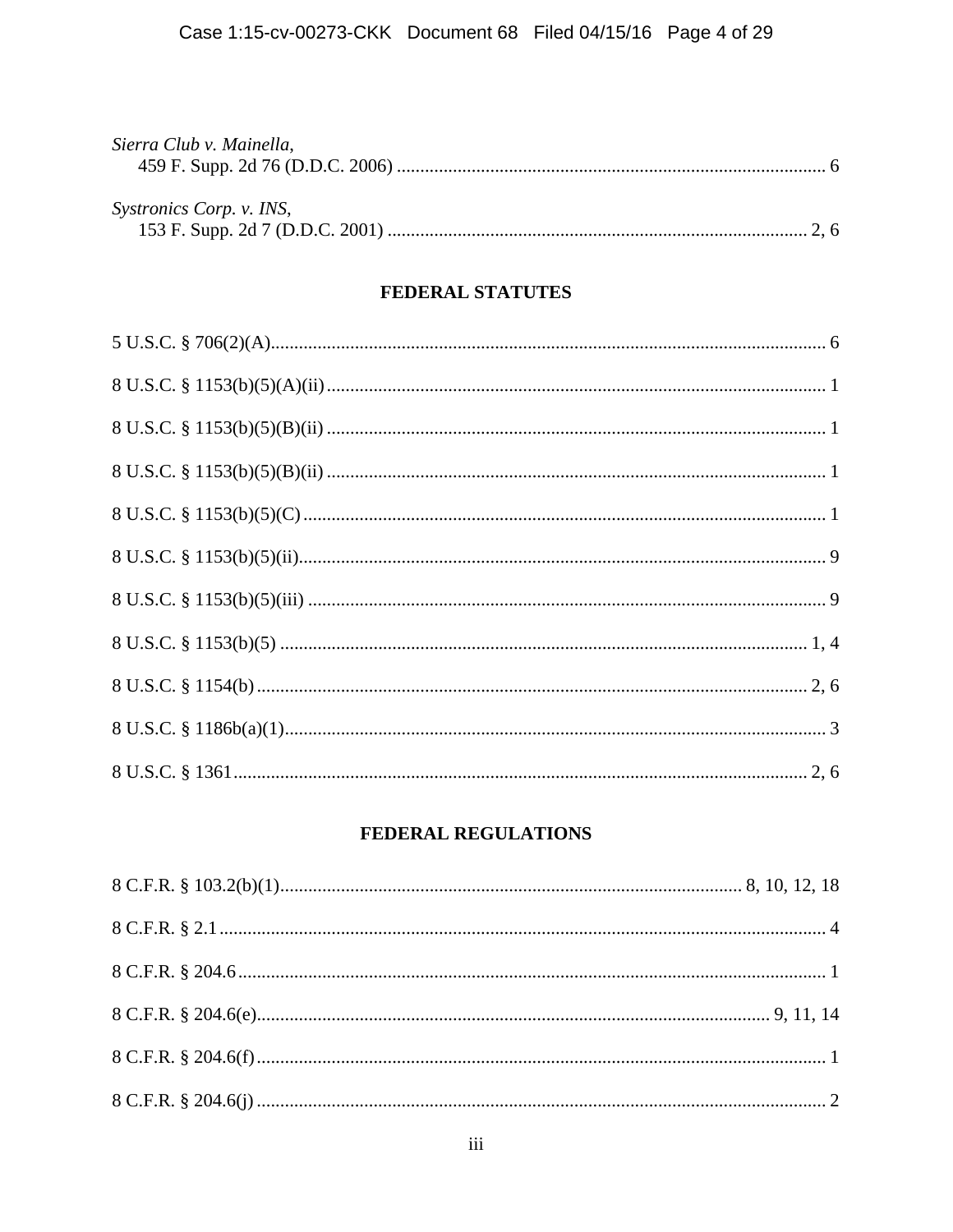# **PUBLIC LAWS**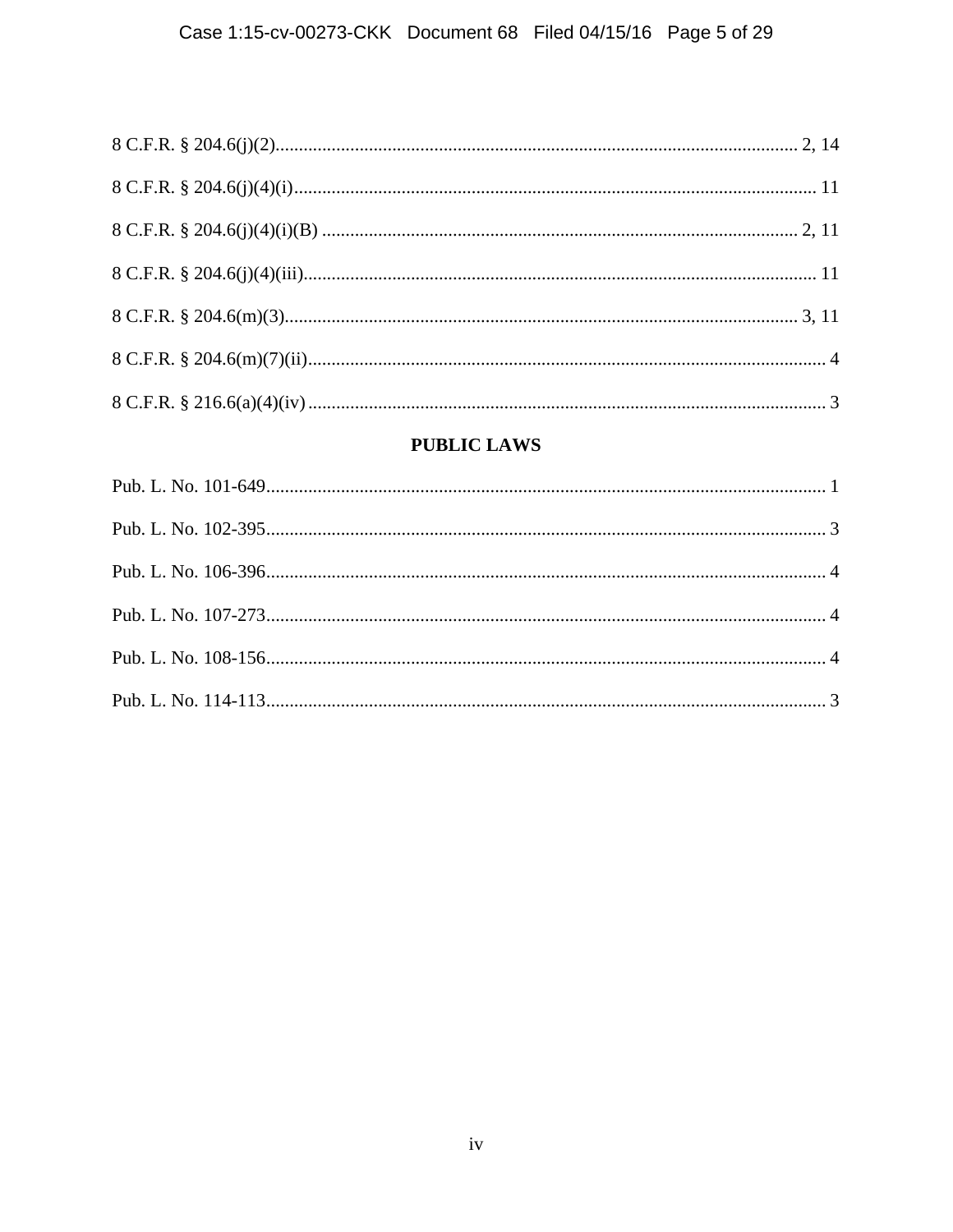### **LEGAL BACKGROUND**

### **I. The EB-5 Program**

1

 In 1990, Congress amended the Immigration and Nationality Act ("INA") to provide for classification of "employment creation immigrants who invest capital in new commercial enterprises in the United States that create full-time employment of United States workers" (colloquially referred to as the "EB-5 program"). *See* Immigration Act of 1990, Pub. L. No. 101- 649, § 121(a) (Nov. 29, 1990) (8 U.S.C. § 1153(b)(5)). Congress set the qualifying capital investment level for aliens who participate in the EB-5 program at one million dollars, but aliens may qualify for classification by investing at least \$500,000 in a "targeted employment area" or "TEA." 8 U.S.C. § 1153(b)(5)(B)(ii), (C); 8 C.F.R. § 204.6(f). The investment must "create fulltime employment for not fewer than 10 United States citizens or aliens lawfully admitted for permanent residence or other immigrants lawfully authorized to be employed in the United States . . . . " 8 U.S.C. § 1153(b)(5)(A)(ii). The purpose of this preference category is to create and sustain jobs for United States workers. S. Rep. No. 101-55, at 21 (June 19, 1989).

In 1991, the Immigration and Naturalization Service  $(INS)^1$  published regulations through notice and comment rulemaking interpreting the EB-5 statute and establishing procedures for aliens to file petitions for classification as alien entrepreneurs (Form I-526 petitions). *See* 56 Fed. Reg. 60,897; 60,910-13 (INS) (Nov. 29, 1991) (codified at 8 C.F.R. § 204.6). In addition to USCIS's regulations, USCIS has designated four agency "EB-5 program precedential decisions," to provide alien investors with additional guidance on the rules and

<sup>&</sup>lt;sup>1</sup> Under the Homeland Security Act of 2002, Congress abolished the INS. *See* Pub. Law No. 107-296, § 471 (Nov. 25, 2002). Congress transferred the authority to adjudicate immigrant visa petitions from the Commissioner of INS (and the Attorney General) to USCIS, an agency within the Department of Homeland Security. *Id*. at § 451(b)(1).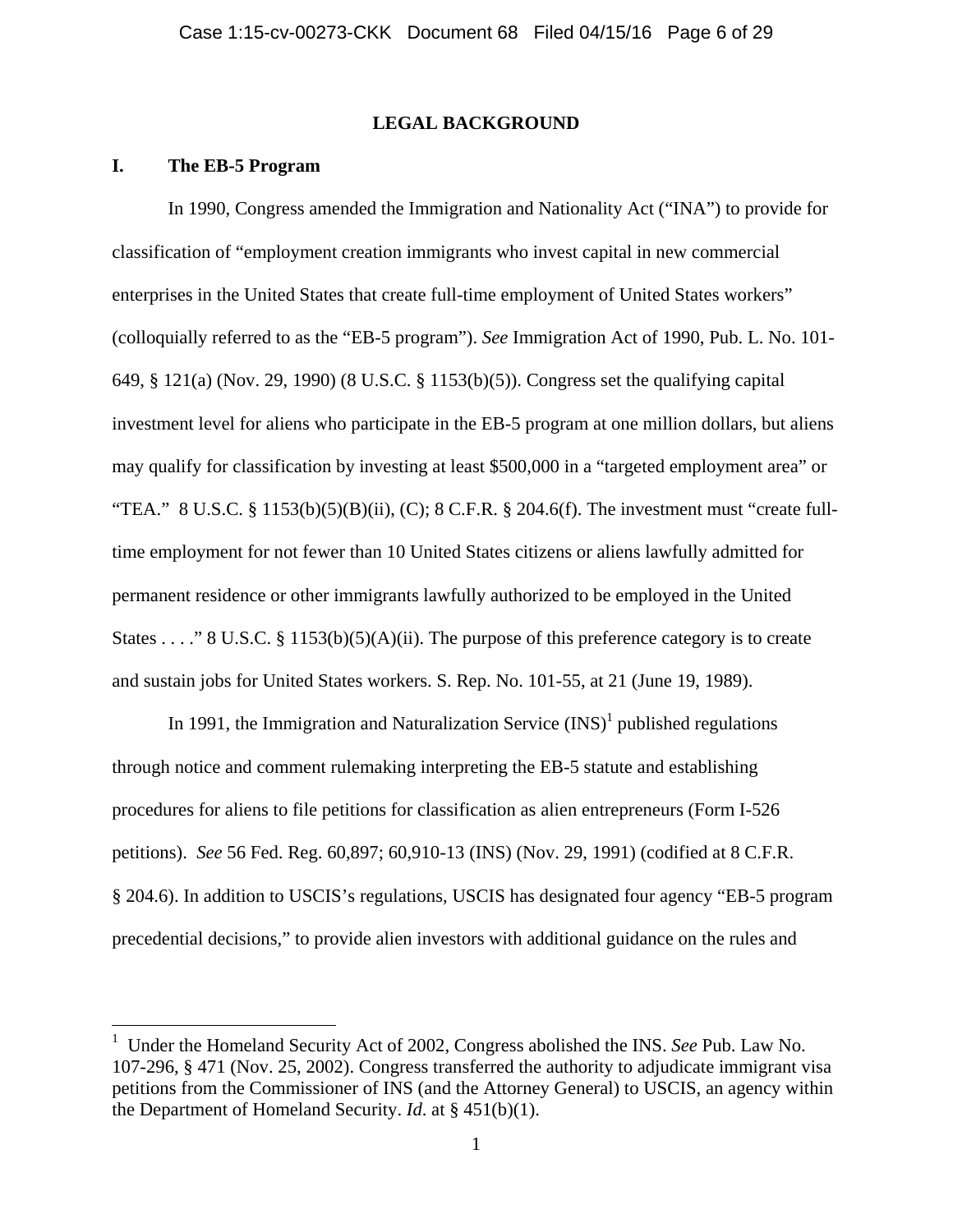#### Case 1:15-cv-00273-CKK Document 68 Filed 04/15/16 Page 7 of 29

requirements of the EB-5 program.<sup>2</sup> *See Matter of Izummi*, 22 I. & N. Dec. 169 (Assoc. Comm. 1998); *Matter of Soffici*, 22 I. & N. Dec. 158 (Assoc. Comm. 1998); *Matter of Ho*, 22 I. & N. Dec. 206 (Assoc. Comm. 1998); *Matter of Hsiung*, 22 I. & N. Dec. 201 (Assoc. Comm. 1998). Courts have recognized these four agency-designated decisions as precedential in all proceedings involving the same issues. *See R.L. Inv. Ltd. Partners v. INS*, 86 F. Supp. 2d 1014, 1018 (D. Haw. 2000) *aff'd* 273 F.3d 874 (9th Cir. 2001).

 The implementing regulations require the alien investor to submit evidence that the alien "has invested or is actively in the process of investing lawfully obtained capital in a new commercial enterprise in the United States which will create full time positions for not fewer than 10 qualifying employees." 8 C.F.R. § 204.6(j). To satisfy this requirement, the alien must submit evidence that the alien has "placed the required amount of capital at risk for the purpose of generating a return on the capital placed at risk.  $8 \text{ C.F.R.} \$   $204.6(j)(2)$ . Investing the requisite capital requires the entrepreneur to place funds or other capital assets at risk, which requires undertaking an actual business venture. *See Matter of Ho*, 22 I. & N. Dec. 206, 210 (AAO 1998); 56 Fed. Reg. at 60,902.

 If the alien has not already satisfied the job creation requirement, the alien investor must provide with the Form I-526 petition a comprehensive business plan outlining how the new commercial enterprise will result in the employment of at least ten full-time employees. 8 C.F.R. § 204.6(j)(4)(i)(B). Importantly, USCIS has established that an alien cannot satisfy this "at risk" requirement by merely depositing funds into an account held by the new commercial enterprise. *Matter of Ho*, 22 I. & N. Dec. at 210. The alien must provide evidence demonstrating how the new commercial enterprise will use the deposited funds; otherwise USCIS has no assurance that

<sup>&</sup>lt;sup>2</sup> Precedent decisions issued by the former INS or the AAU are binding on the Department of Homeland Security and its sub-agency, USCIS. *See* 8 C.F.R. § 103.3(c).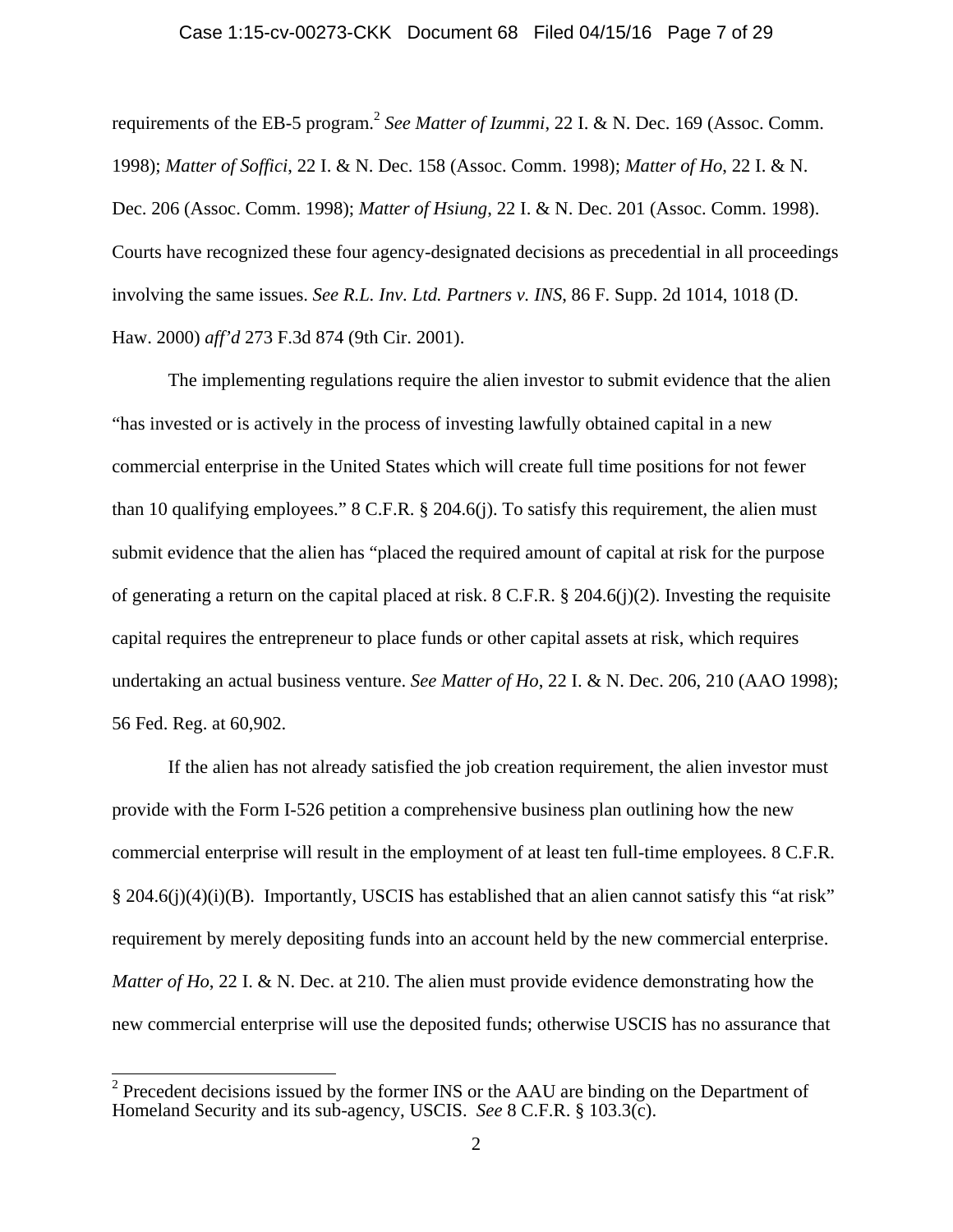#### Case 1:15-cv-00273-CKK Document 68 Filed 04/15/16 Page 8 of 29

the new commercial enterprise will in fact use the alien's capital investment funds to finance its business operations. *See id*. at 210-211.

 In adjudicating a Form I-526 petition, USCIS must determine whether the facts stated in the petition and supporting documents are true, *see* 8 U.S.C. § 1154(b), and it may reject statements that it finds unsubstantiated or without a factual basis, *see Systronics Corp. v. INS*, 153 F. Supp. 2d 7, 15 (D.D.C. 2001). The burden of proof rests on the alien entrepreneur to establish by a preponderance of evidence that the petitioner is fully qualified for the benefit sought. *See* 8 U.S.C. § 1361; *Matter of Chawathe*, 25 I. & N. Dec. 369, 374-76 (AAO 2010).

 If USCIS determines that an alien's investment qualifies under the employment creation program, the agency may grant permanent resident status to the qualifying alien for a conditional two-year period. *See* 8 U.S.C. § 1186b(a)(1). During this conditional time frame, the alien entrepreneur must directly create "ten full-time jobs for qualifying employees," or show the ability to do so within "a reasonable time."  $8 \text{ C.F.R.}$   $\frac{8}{9}$  216.6(a)(4)(iv); S. Rep. 101-55 at 22 (the mandatory conditional residency period is meant "to encourage all aliens receiving visas . . . to continue their new commercial enterprises so that the creation of U.S. jobs and the infusion of capital into the U.S. economy is sustained").

#### **II. Expansion Through the Pilot Program**

 In 1993, Congress expanded the employment creation program through the "pilot program," which authorizes "regional investment center[s] in the United States for the promotion of economic growth, including increased export sales, improved regional productivity, job creation, and increased domestic capital investment." *See* Departments of State, Justice, and Commerce, the Judiciary and Related Agencies Appropriations Act of 1992, Pub. L. No. 102-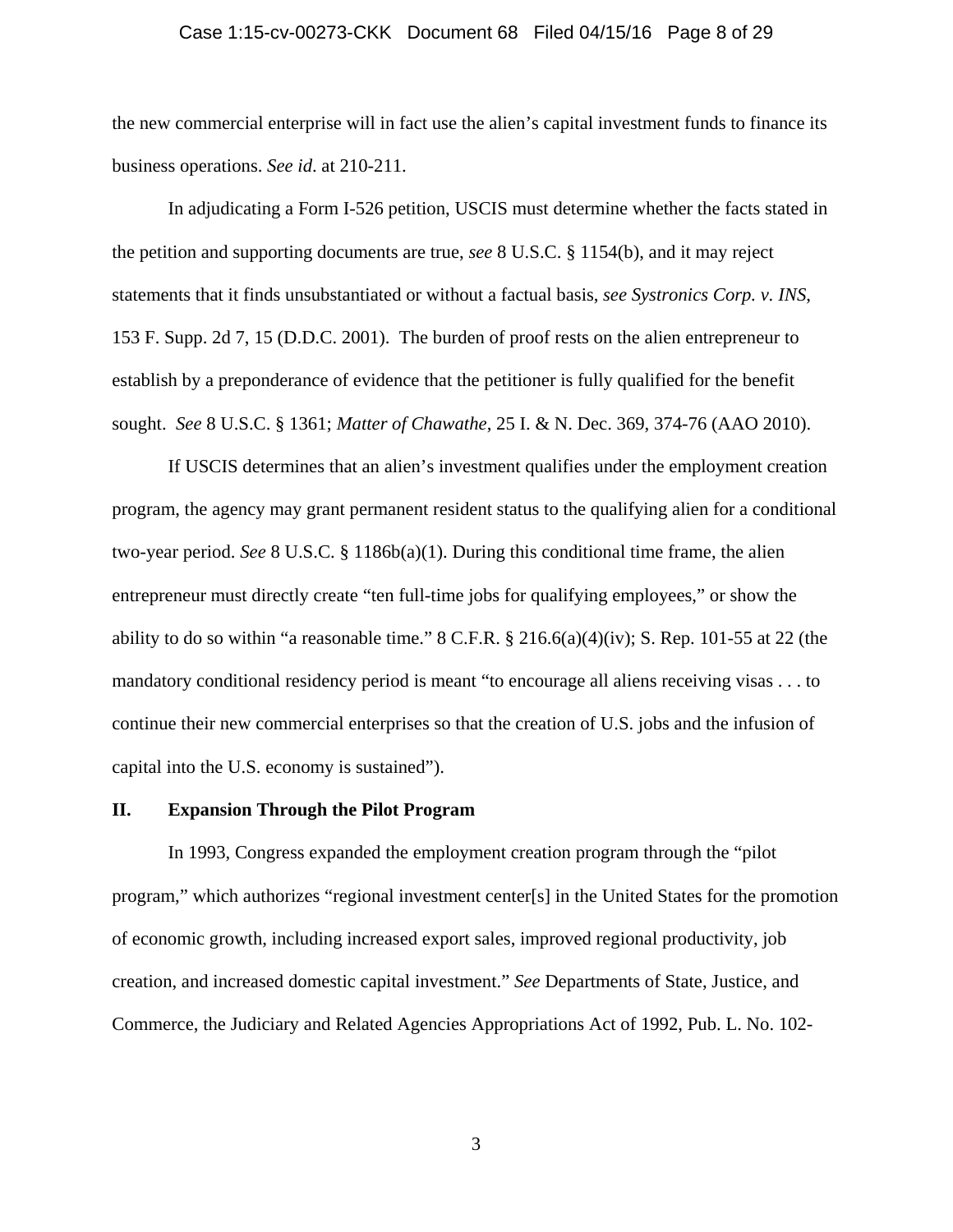#### Case 1:15-cv-00273-CKK Document 68 Filed 04/15/16 Page 9 of 29

395, § 610(a) (Oct. 6, 1992).<sup>3</sup> The pilot program allows economic units, whether public or private, engaged in the promotion of economic growth to seek regional center status with USCIS to allow alien investors to fund proposed economic development plans through pooled investments. *See* 58 Fed. Reg. 44,606, 44,608 (Aug. 24, 1993). An economic unit wishing to participate in the pilot program must submit a proposal that clearly describes, among other things, how the economic unit focuses on a geographic region of the United States, and how it will promote economic growth through increased export sales, improved regional productivity, job creation, and increased domestic capital investment. *Id.* at 44,609; 8 C.F.R. § 204.6(m)(3).4

Congress directed USCIS,<sup>5</sup> to "permit aliens admitted under the pilot program  $\dots$  to establish reasonable methodologies for determining the number of jobs created by the pilot program, including such jobs which are estimated to have been created indirectly through revenues generated from increased exports, improved regional productivity, job creation, or increased domestic capital investment resulting from the pilot program." Pub. L. No. 106-396, § 402(b) (Oct. 30, 2000) (emphasis added). Thus, the statute permits a foreign investor participating in a regional center to satisfy the employment creation requirement by establishing that her investment will create jobs indirectly through revenues generated from increased

 $\overline{a}$ 

 $3$  The regional center program is no longer in a "pilot" form, although it is scheduled to sunset on September 30, 2016. *See* Consolidated Appropriations Act 2016, Pub. L. No. 114-113 (Dec. 18, 2015).

<sup>&</sup>lt;sup>4</sup> In 2002, Congress clarified that "[a] regional center shall have jurisdiction over a limited geographic area, which shall be described in the proposal and consistent with the purpose of concentrating pooled investment in defined economic zones." 21st Century Department of Justice Appropriations Act, Pub. L. No. 107-273, § 11037(a)(3) (Nov. 2, 2002).

<sup>&</sup>lt;sup>5</sup> Congress authorized the Secretary of Homeland Security to grant regional investment center status. *See* Basic Pilot Program Extension and Expansion Act of 2003, Pub. L. No. 108-156, § 4(a) (Dec. 3, 2003). The Secretary delegated this authority to USCIS. *See* 8 C.F.R. § 2.1; Secretary of Homeland Security's Delegation Order No. 0150.1 § 2(Y) (Mar. 1, 2003).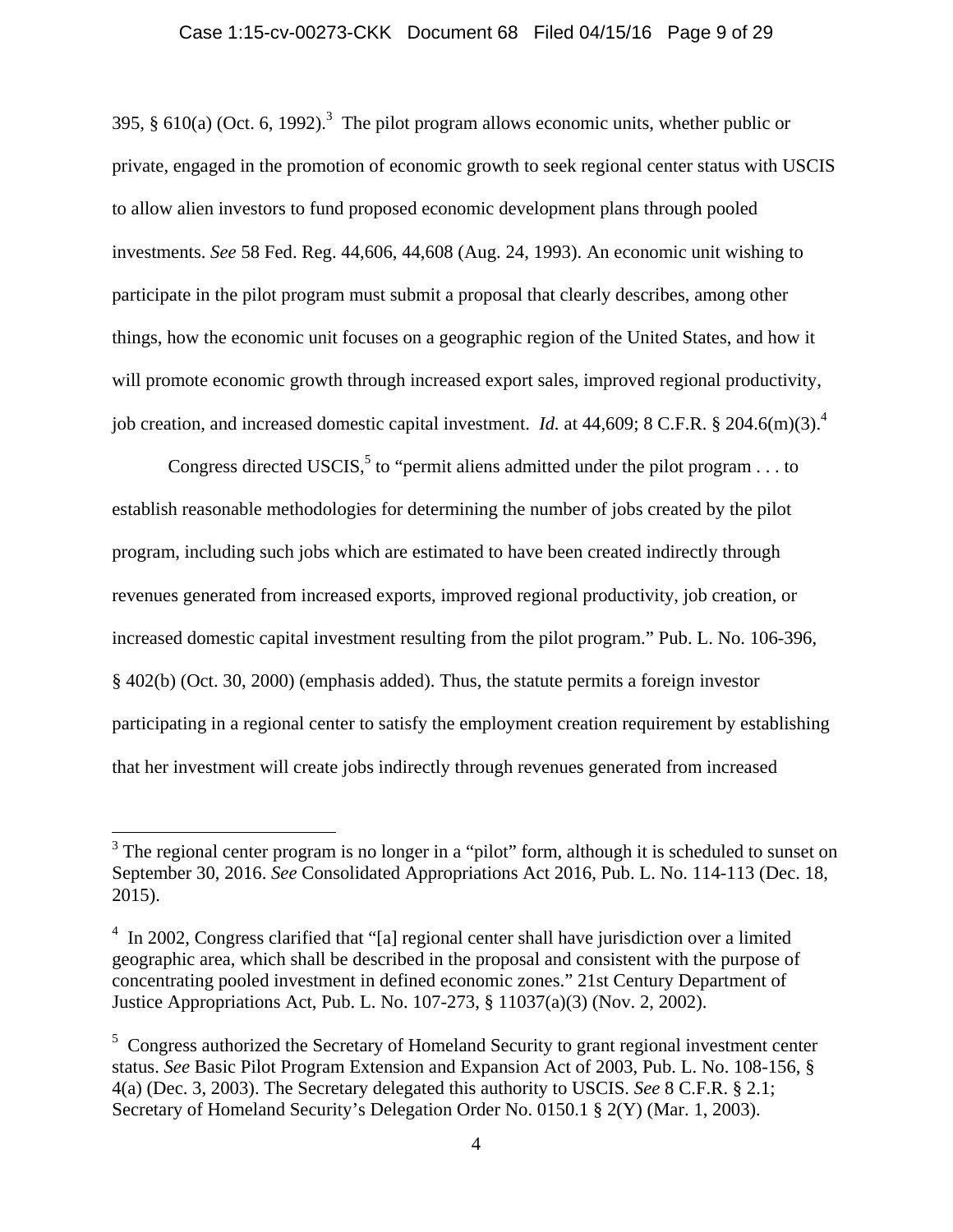economic activity resulting from the new commercial enterprise. *See* 8 C.F.R. § 204.6(m)(7)(ii); USCIS Adjudicator's Field Manual  $\S 22.4(a)(2)(A)$ . The pilot program does not relieve alien investors from any other requirements under the statute or implementing regulations. *See* 58 Fed. Reg. at 44,607.

# **FACTUAL BACKGROUND<sup>6</sup>**

 Plaintiffs are fifty-seven foreign investor aliens seeking immigrant classification pursuant to 8 U.S.C. § 1153(b)(5). Plaintiffs claim eligibility for the EB-5 program based on their \$500,000.00 investment in Quartzburg Gold LP, which, for purposes of the EB-5 program, is considered the new commercial enterprise or "NCE." Quartzberg proposed pooling \$80 million from 160 investors for the purpose of loaning the capital (through the Regional Center, Idaho State Gold Company ("ISGC")) to mining companies to complete individual mining projects. The mining projects are, for purposes of the EB-5 program, the job creating entities or "JCEs." Plaintiffs received a Confidential Private Offering Memorandum ("PPM"), JD3 at 55-121, and eventually entered into a Subscription Agreement, JD3 at 186-98, and Limited Partnership Agreement.

 In 2012, 156 investors in the partnership began filing Form I-526 petitions with USCIS. JD3 at 1-400. Plaintiffs claimed in their Form I-526 petition submissions that the NCE intended to loan money to four mining projects: Yellow Jacket Project (Boise, Idaho); Belshazzar Mine (Boise County, Idaho); South Mountain Mine, Thunder Mountain Project (Owyhee County, Idaho); and Monarch Mountain Mine, Monarch Gold Project (Elmore County, Idaho). Plaintiffs'

 $\overline{a}$ 

<sup>&</sup>lt;sup>6</sup> The factual background set forth below largely tracks the background for the majority of the Plaintiffs, (whose administrative proceedings are represented by the administrative record for the third John Doe, which we cite to as "JD3"), but refers to differences in the administrative proceedings where necessary for the court's understanding and/or resolution of the case. *See also infra* note 8. Citations to the first and second John Doe administrative records will be styled as "JD1 at  $\therefore$ " and "JD2 at  $\therefore$ "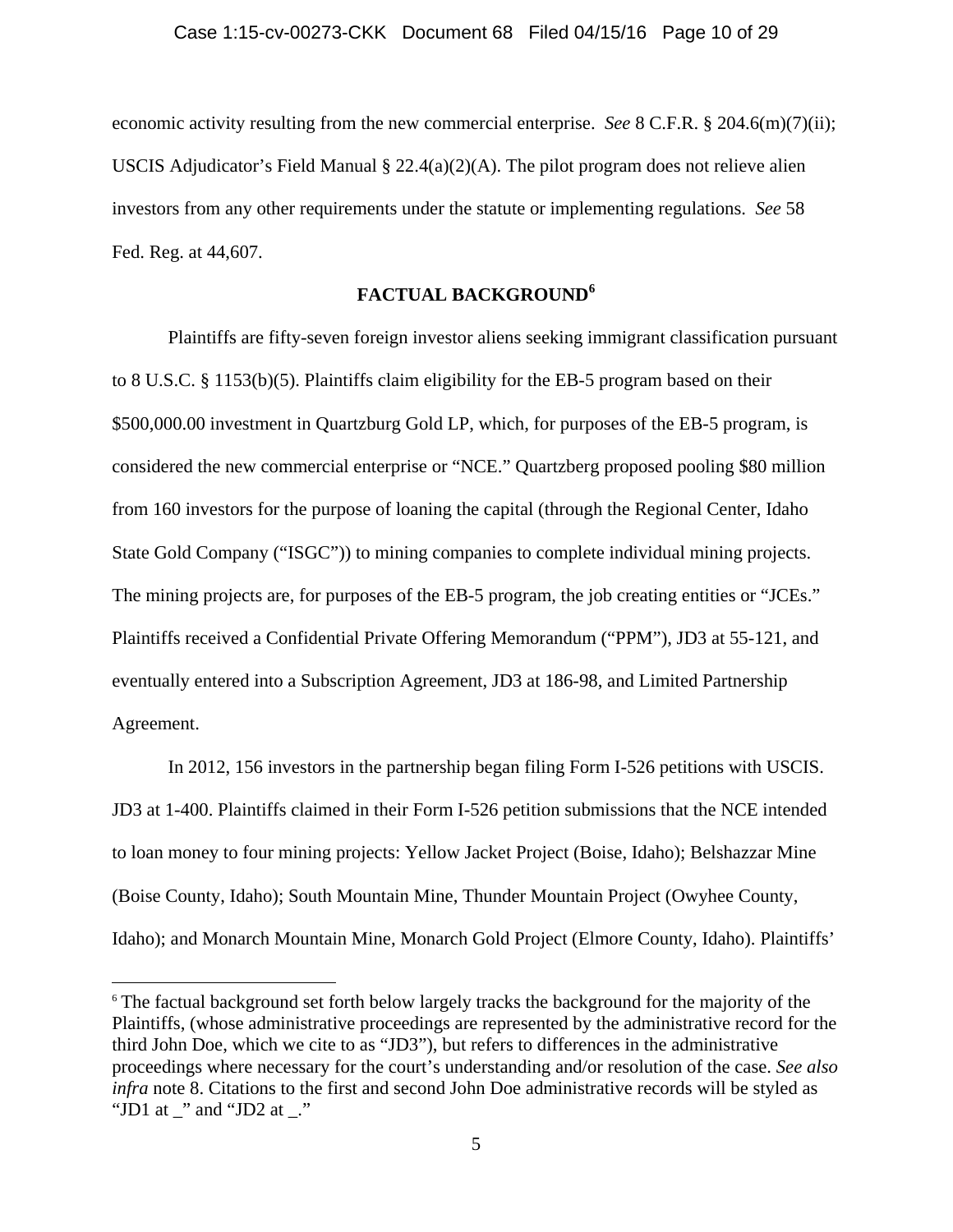#### Case 1:15-cv-00273-CKK Document 68 Filed 04/15/16 Page 11 of 29

submissions claimed that three of the projects had been fully vetted and were "definite" projects (Yellowjacket Project, Belshazzar Project and the Thunder Mountain Project). JD3 at 9. Plaintiffs noted at the time that the fourth project (Monarch Gold) required additional due diligence and represented that "in the event that the Monarch Mountain Property does not pass the due diligence review, the Partnership will instead focus its investments into the . . . other three projects."<sup>7</sup> JD3 at 12. Plaintiffs' initial job creation estimates relied upon a study that "used data obtained from two of the definite large-scale investment Projects, the Yellowjacket Project and Thunder Mountain Project," as the basis for coming up with his job creation multiplier figures." JD3 at 18.

 Beginning in 2013, Defendants then issued a Notice of Intent to Deny ("NOID") the petitions. JD3 at 402-11. The NOID focused on Plaintiffs' failure to demonstrate that the JCEs were located in a targeted employment area ("TEA"), whether the invested capital was at risk, and whether the NCE would create the requisite number of jobs. JD3 at 402-11. In response, Plaintiffs acknowledged that there may have been "technical impediments to claiming one or two of the locations as TEAs as of the time the[] I-526 was filed" but proceeded to identify a new list of possible JCEs all of which were apparently still subject of additional vetting and pending approval. JD3 at 433-34. Plaintiffs also submitted a "revised" business plan, which analyzed the new set of JCEs. JD3 at 565-629.

 Defendants then issued two Requests for Evidence (RFEs) that further inquired into a number of issues raised by Plaintiffs' responses to the NOID including the investment structure, the business plan, and other issues associated with job creation. *See* JD3 at 1592-95; 1862-72.

 $<sup>7</sup>$  Plaintiffs identified nine additional possible projects in its attached Business Plan, JD3 at 317,</sup> and Confidential Private Offering, JD3 at 78-79, as potential additional projects or as a replacement for Monarch. None of those projects were included on Plaintiffs updated list of proposed JCEs.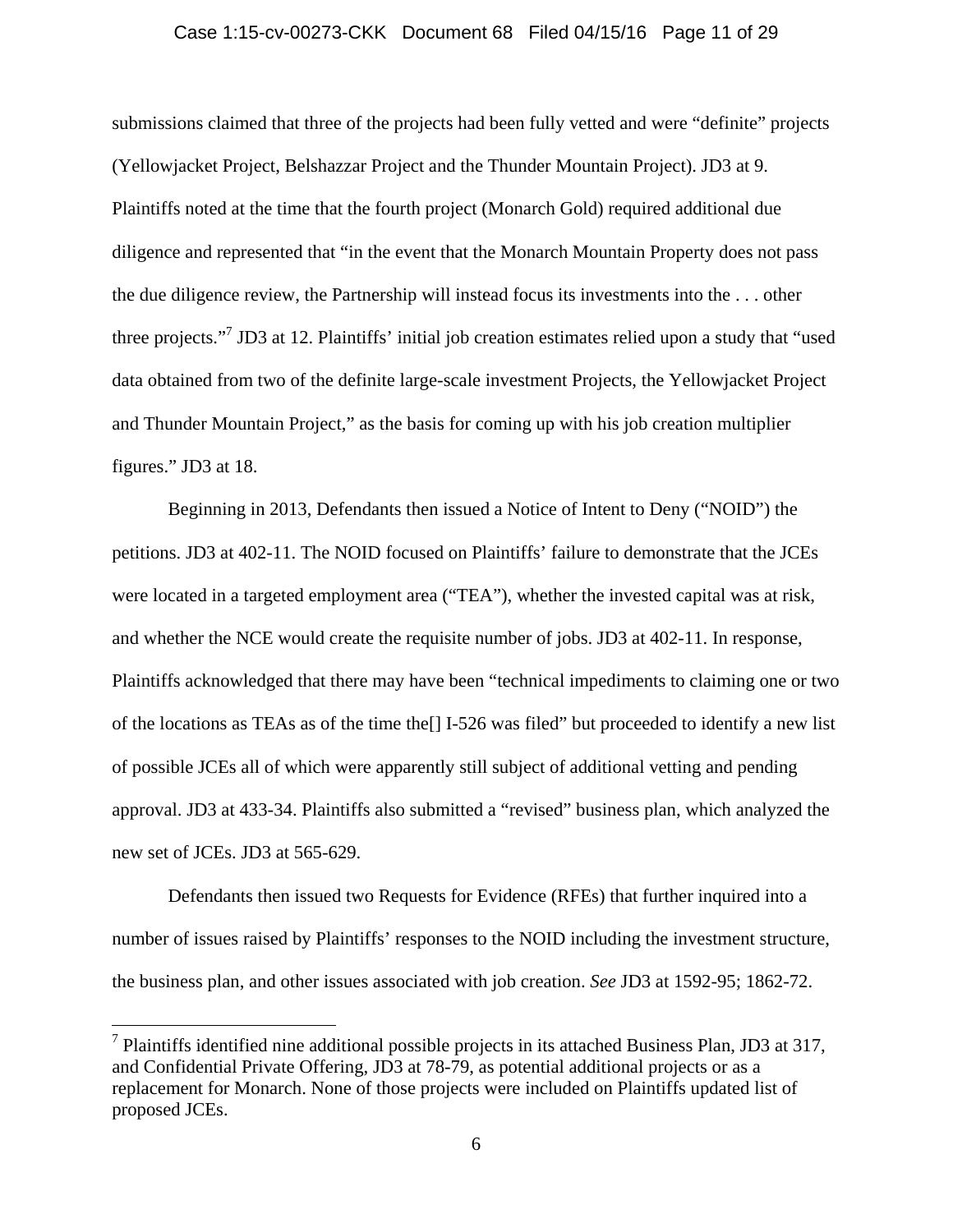#### Case 1:15-cv-00273-CKK Document 68 Filed 04/15/16 Page 12 of 29

Plaintiffs filed timely responses to the RFEs and one supplemental response. *See e.g*. JD3 at 2459-78. These responses continued to update the JCEs list. *Id*.

 In early 2015, Defendants issued denials to approximately 30 of Quartzburg's 156 investors on the grounds that the investment was an impermissible debt arrangement and contrary to *Matter of Izummi*. JD2 at 3120-24. Without waiting for decisions on the remaining petitions (or requesting review of the decision by the AAO), Plaintiffs filed the instant case challenging the denials under the APA. In August 2015, Defendants began issuing denials to the remaining Quartzberg investors. Those denials offered further explanation of the debt arrangement ground for denial and identified three additional deficiencies in the petitions.<sup>8</sup> JD3 at 2481-93.

#### **LEGAL STANDARD**

 "[I]n a case involving review of a final agency action under the [APA] . . . the standard set forth in Rule 56[a] does not apply because of the limited role of a court in reviewing the administrative record." *Sierra Club v. Mainella*, 459 F. Supp. 2d 76, 89 (D.D.C. 2006) (citations omitted). Merits brief may therefore serve as the mechanism for deciding, as a matter of law, whether the agency action is supported by the administrative record and otherwise consistent with the APA standard of review. *Id.* at 90 (discussing APA summary judgment briefing). In

 $8$  Although Plaintiffs suggest that the JD3 denials that post-dated the start of the litigation are somehow not legitimate because they happened after Plaintiffs "appealed" the first denials to this Court, Plaintiffs' assertion is legally incorrect. Plaintiffs' complaint is not an "appeal" of the agency, and therefore the agency does not lose jurisdiction over petitions that remain pending before it. Further, the only remedy the APA potentially available to Plaintiffs with pending petitions is an order requiring action on those petitions. Rather than move (for a second time) to dismiss the Plaintiffs who had not yet received a decision on their petitions, Defendants decided the best course was to issue decisions on all pending petitions by Quartzburg investors (including Plaintiffs as well as investors that did not join this litigation). Nothing in the APA permits Defendants to abdicate their responsibility to adjudicate pending cases simply because litigation has been initiated. Issuing the JD3 denial was, therefore, a permissible course of action.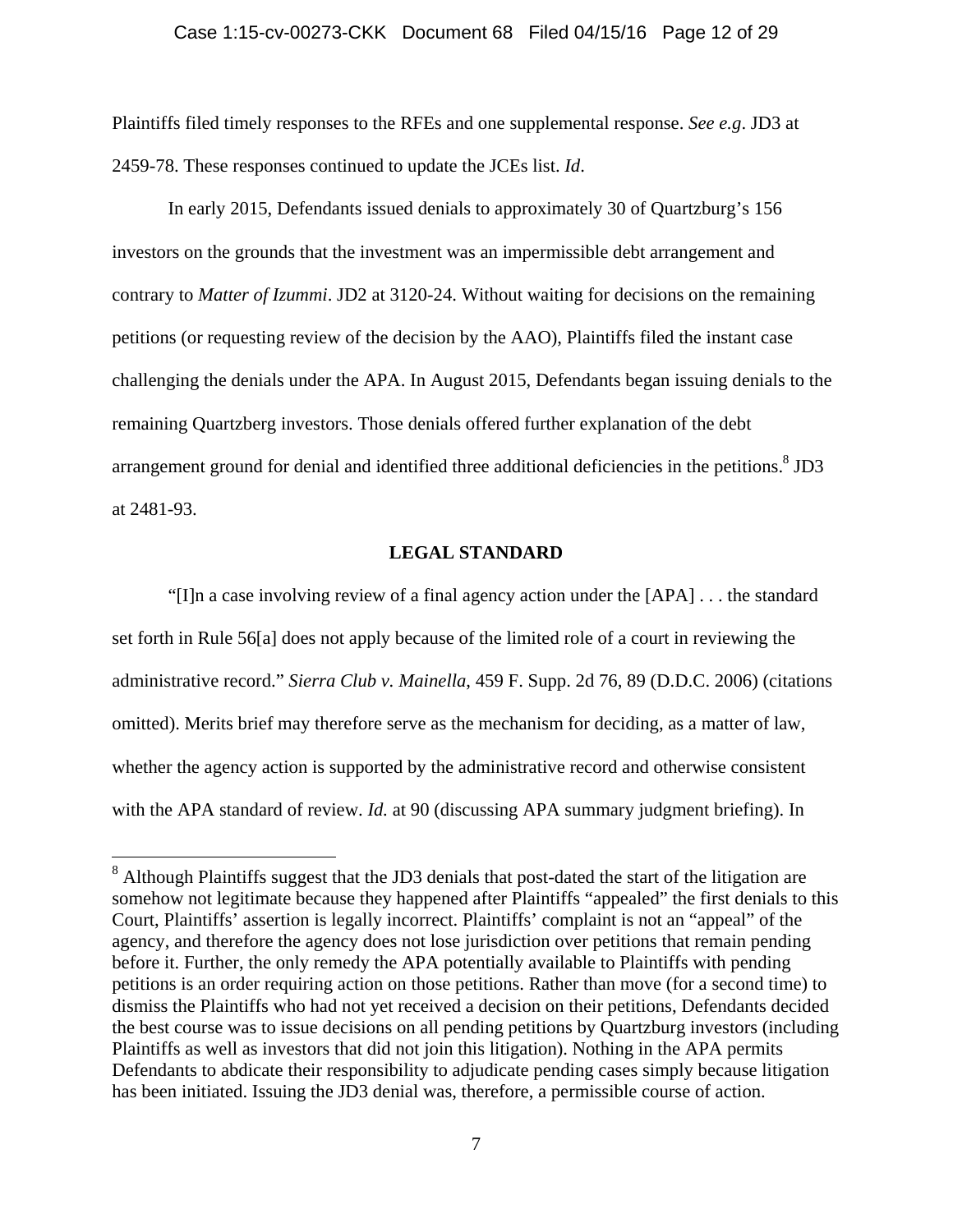adjudicating cases under the APA, a court may only set aside a final agency action if it is "arbitrary, capricious, an abuse of discretion, or otherwise not in accordance with law." 5 U.S.C. § 706(2)(A). Under this deferential standard, a court reviews the agency's decision to determine if it "articulated a rational connection between the factual findings and its decision." *See Fence Creek Cattle Co. v. Forest Serv*., 602 F.3d 1125, 1132 (9th Cir. 2010). Under the "arbitrary and capricious standard, the standard is narrow and the court should not substitute its judgment for that of the agency." *Motor Vehicle Mfrs. Ass'n. v. State Farm Mut. Auto. Ins. Co.*, 463 U.S. 29, 43 (1983).

# **ARGUMENT<sup>9</sup>**

 Where, as here, USCIS denies an application on multiple alternative grounds, the Court must affirm the agency's decision as long as any one of the grounds is valid. *Indiana Municipal Power Agency v. FERC*, 56 F.3d 247, 256 (D.C. Cir. 1995). Conversely, in order to prevail under the APA standard, Plaintiffs must demonstrate that *all* of the asserted grounds are "arbitrary, capricious, an abuse of discretion, or otherwise not in accordance with law." *Id*. Here, USCIS correctly identified four distinct grounds for denying Plaintiffs' I-526 petitions: (1) Plaintiffs' proposed investment in an ever-changing list of job creating entities is not sufficient to show at

 $\overline{a}$ 

<sup>9</sup> Because the shorter, one-issue denial that was issued to the second John Doe, *see* JD2 at 3120- 24, has been subsumed by the denial issued to the majority of the Quartzburg investors, *see* JD3 at 2483-97, Defendants are not separately discussing the JD2 denial. In the event that the Court grants judgment to the Defendants as to the denial issued to the third John Doe, USCIS agrees that it will reopen the cases of the JD2 plaintiffs and follow proper procedure for issue a decision consistent with the one issued to the JD3 plaintiffs. Accordingly, there is no occasion for this Court to determine whether the denial issued to the second John Doe satisfies the APA standard.

The denial issued to the first Joe Doe, JD1, was not issued to any other Plaintiff as result of JD1 being the only Plaintiff who waived the call option prior to filing his petition with USCIS. As a result, JD1's denial focuses exclusively on the issues discussed infra Section III. *See* JD1 at 2457-62. Accordingly, the Court's determination of the issues discussed in Section III will be determinative of JD1's APA claims.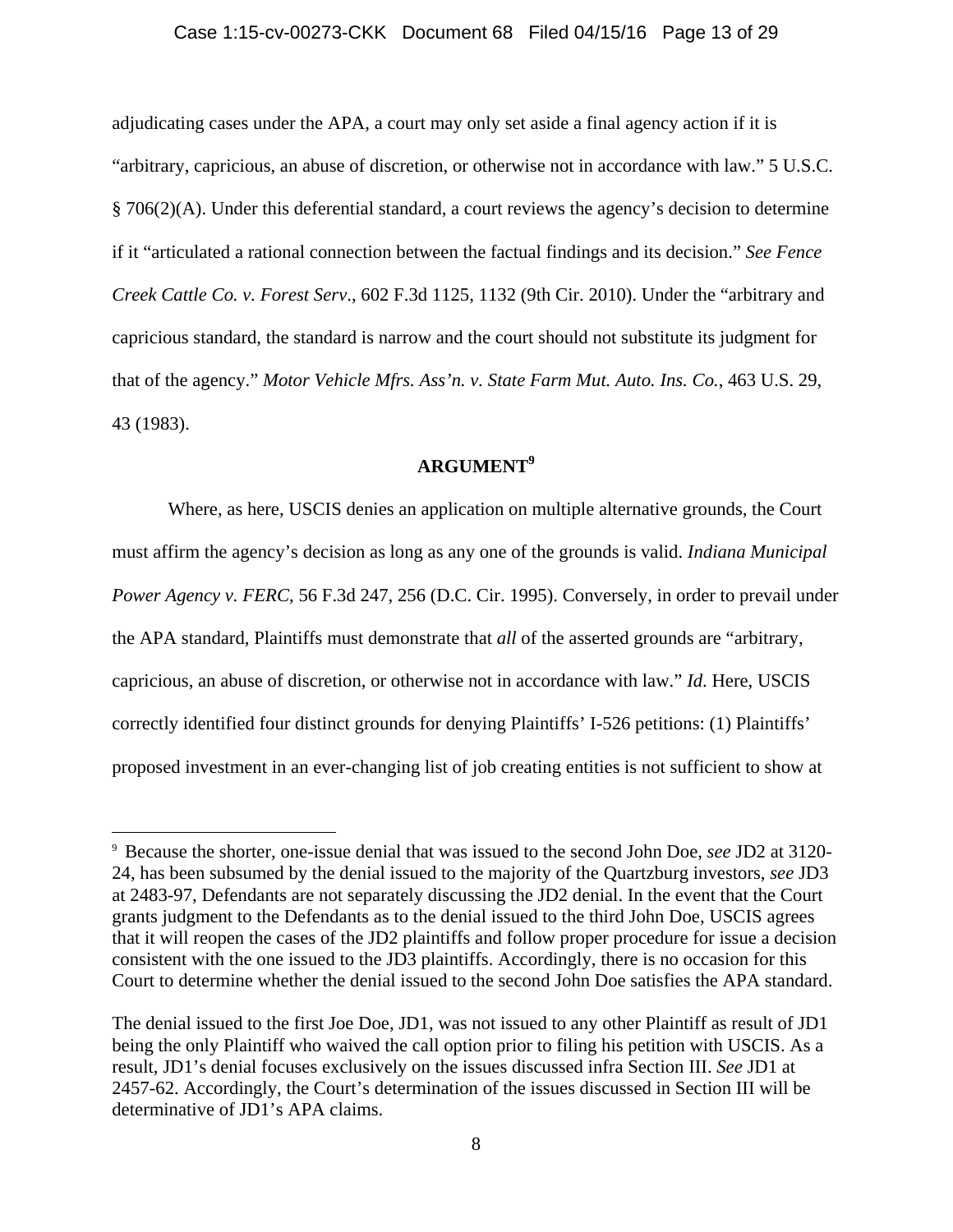#### Case 1:15-cv-00273-CKK Document 68 Filed 04/15/16 Page 14 of 29

the time the petition was filed that the investment is in a targeted employment area such that their \$500,000.00 investment was sufficient to qualify for the EB-5 program; (2) Plaintiffs' ad hoc investment scheme fails to provide the concrete plan for job creation necessary to demonstrate that each individual Plaintiffs' \$500,000.00 investment is likely result in the employment of ten qualified workers in the next two years, (3) Plaintiffs' invested capital is not sufficiently at risk because the investment was structured so as to constitute a mere loan to the new commercial enterprise; and (4) Plaintiffs failed to satisfy their burden of showing that all of their \$500,000.00 investment is going to a job creating entity rather than to administrative fees and failed projects. JD3 at 2479-2497. Because Plaintiffs have not shown that all of these grounds for denial are so legally and factually deficient as to be arbitrary and capricious, the Court should find USCIS's decision comports with the APA standard. The Court should grant judgment in favor of Defendants.

### **I. Plaintiffs' shifting list of job creating entities constitutes reasonable grounds for denying the petitions**

 Plaintiffs' original submission to the agency identified four job creating entities—three of which Plaintiffs characterized as "definite" investments that had been fully approved by the Partnership—as supporting Plaintiffs' claims that Quartzburg is operating in a targeted employment area and that each \$500,000.00 investment is likely to create ten new jobs through those four job creating entities. Plaintiffs, however, now rely on a wholly different list of job creating entities, which they continue to suggest are subject to additional due diligence review, to support their petitions. Plaintiffs' decision to abandon its original list of job creating entities supports USCIS's denial of the petitions for two independent reasons. First, Plaintiffs have conceded that its initial petition was defective because, at the time of filing, Quartzburg was not operating in a targeted employment area. Second, Plaintiffs attempt to offer new NCEs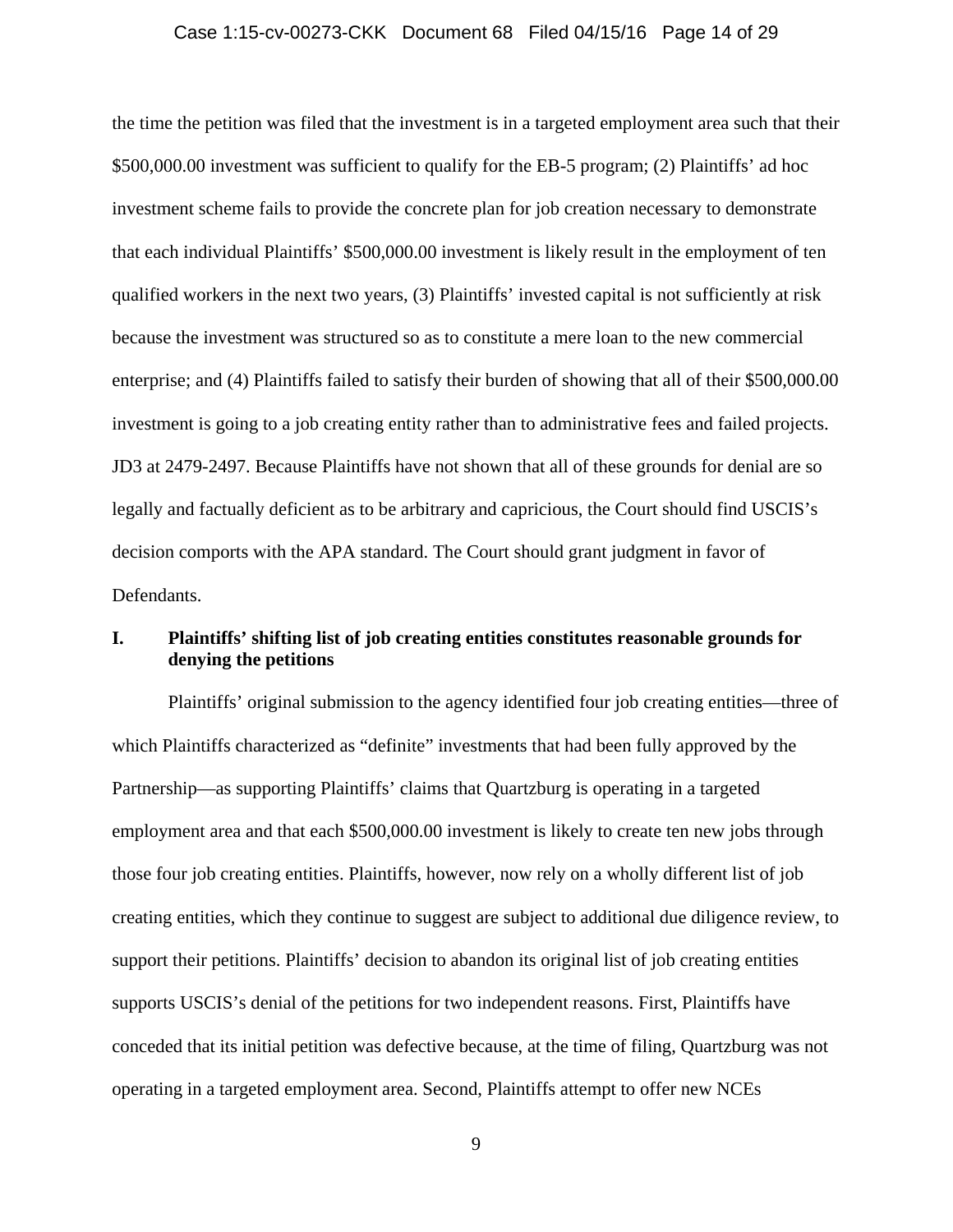#### Case 1:15-cv-00273-CKK Document 68 Filed 04/15/16 Page 15 of 29

demonstrates that Plaintiffs do not have a sufficiently definite investment plan as to satisfy the program's job creation requirements and constitute an impermissible material change to the originally-filed petitions. This is because a petitioner must establish eligibility for the benefit sought at the time of the filing. *Matter of Katigbak*, 14 I. & N. Dec. 45, 49 (Comm. 1971). A petition cannot be approved based on later-occurring facts that correct defects in the initial filing. *Id*. The regulations prohibit petitioners from making a material change to the petition in an effort to cure a defect that existed at the time of filing. 8 C.F.R. § 103.2(b)(1). The revised list of job creating entities is a material change to the petitions and demonstrates that the petition was not approvable at the time of filing; USCIS was within its discretion to deny the petitions on that basis.

### **A. The NCE was not operating in a TEA at the time Plaintiffs' petitions were filed with USCIS.**

 Plaintiffs' Form I-526 relied exclusively on two "definite large-scale investment Projects, the Yellowjacket Project and Thunder Mountain Project," for its job creation calculations, plus two smaller investment projects, Belshazzar Mine and Monarch Gold Project, to show the NCE is operating in a targeted investment area. USCIS then issued a notice of intent to deny to Plaintiffs noting that the original four projects were not located in a targeted employment area and therefore Plaintiffs had not demonstrated that they were exempted from making the full \$1,000,000.00 investment. In response, Plaintiffs acknowledged that some investors were not able to use the original projects as TEAs, but suggested the requirement was nonetheless satisfied because the NCE was principally doing business in a targeted employment area based on the new list of proposed investment projects.

 Plaintiffs failed to show that the identified areas were TEAs at the time of Plaintiffs' investments or that the NCE was doing business in a TEA at the time of Plaintiffs filing. A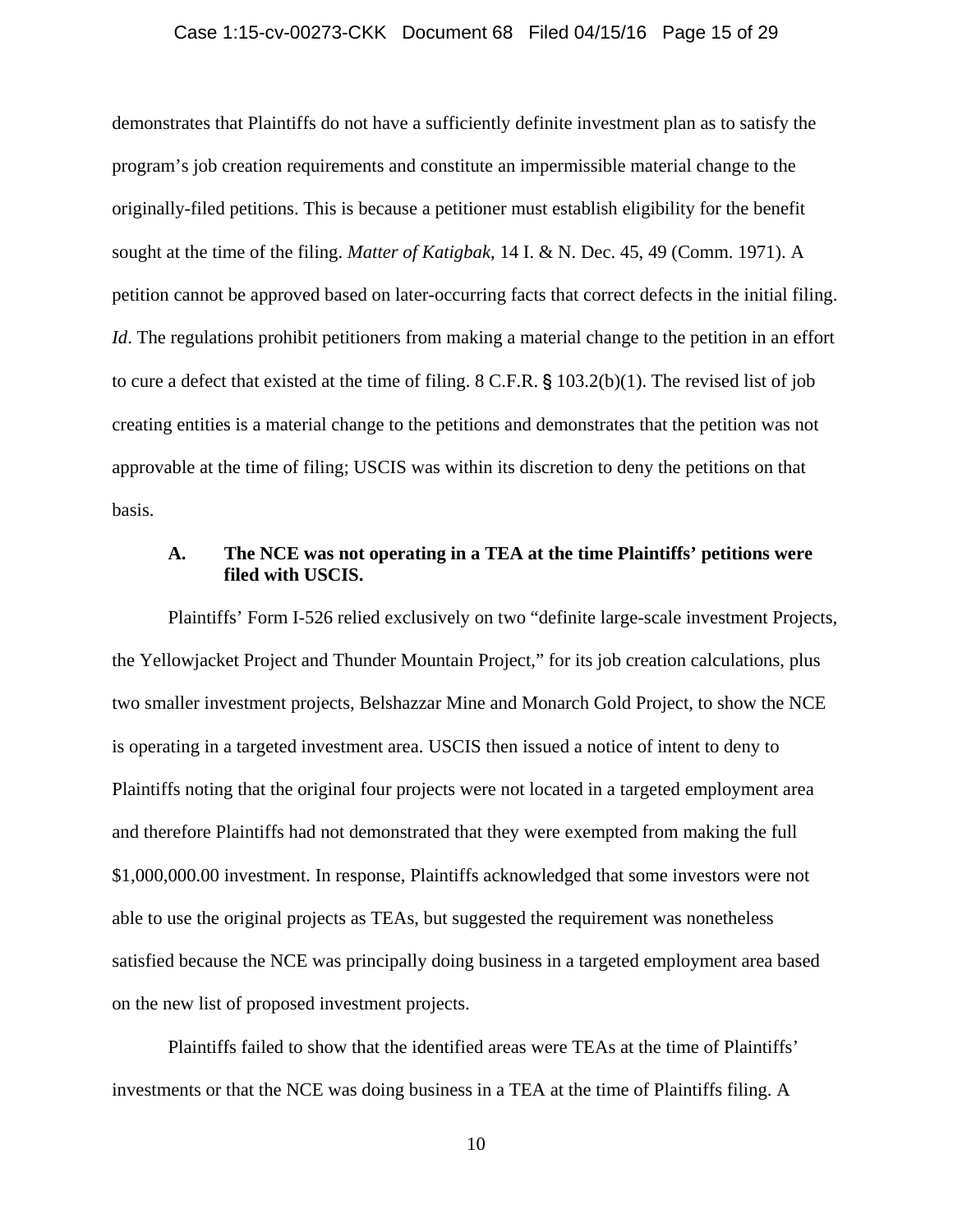#### Case 1:15-cv-00273-CKK Document 68 Filed 04/15/16 Page 16 of 29

targeted employment area is an area that at the time of the investment is considered rural.<sup>10</sup> 8 U.S.C. § 1153(b)(5)(ii);  $8 \text{ C.F.R.}$  § 204.6(e). A "rural area" is defined as any area not within a metropolitan statistical area or the outer boundary of any city or town having a population of 20,000 or more. 8 U.S.C. § 1153(b)(5)(iii); 8 C.F.R. § 204.6(e). As USCIS pointed out in the Notice of Intent to Deny, the Bureau of Labor Statistics listed all of the original project locations as being within a metropolitan area. In addition, USCIS noted that the Monarch Gold Project is also located in an area that fails to qualify as rural for the additional reason that it has a population of over 20,000 according to the 2010 census.

 Plaintiffs do not dispute that the four projects Quartzburg was involved in at the time of the filing of the petition are not located in a TEA, but instead appear to rely on three newlyoffered JCEs to show Quartzburg is now "principally" operating in a targeted employment area. These new projects were not included anywhere in Plaintiffs' original submissions, either as one of the three "definite" investment projects, the one project awaiting "due diligence review," or one of the nine "additional projects" identified possible projects. As such, it is clear that at the time of the filing, Quartzburg was not principally operating in a TEA as none of the four identified projects were within a TEA. Plaintiffs later submission of a new business plan, which completely changed the primarily areas of investment (by replacing the two largest projects with previously undisclosed projects in new areas) represent a material change in the circumstances of the petition and therefore cannot be a basis for approval. 8 C.F.R. § 103.2(b)(1). Plaintiffs have the burden of affirmatively demonstrating program eligibility, including the burden of proving they are exempt from the required \$1,000,000.00. Plaintiffs cannot (and did not) satisfy this

 $10$  An area may also qualify as a TEA if it has experienced unemployment of at least 150% of the national average rate, but that is not the basis for Plaintiffs' claim that their investment is in a TEA. *See* 8 C.F.R. § 204.6(e).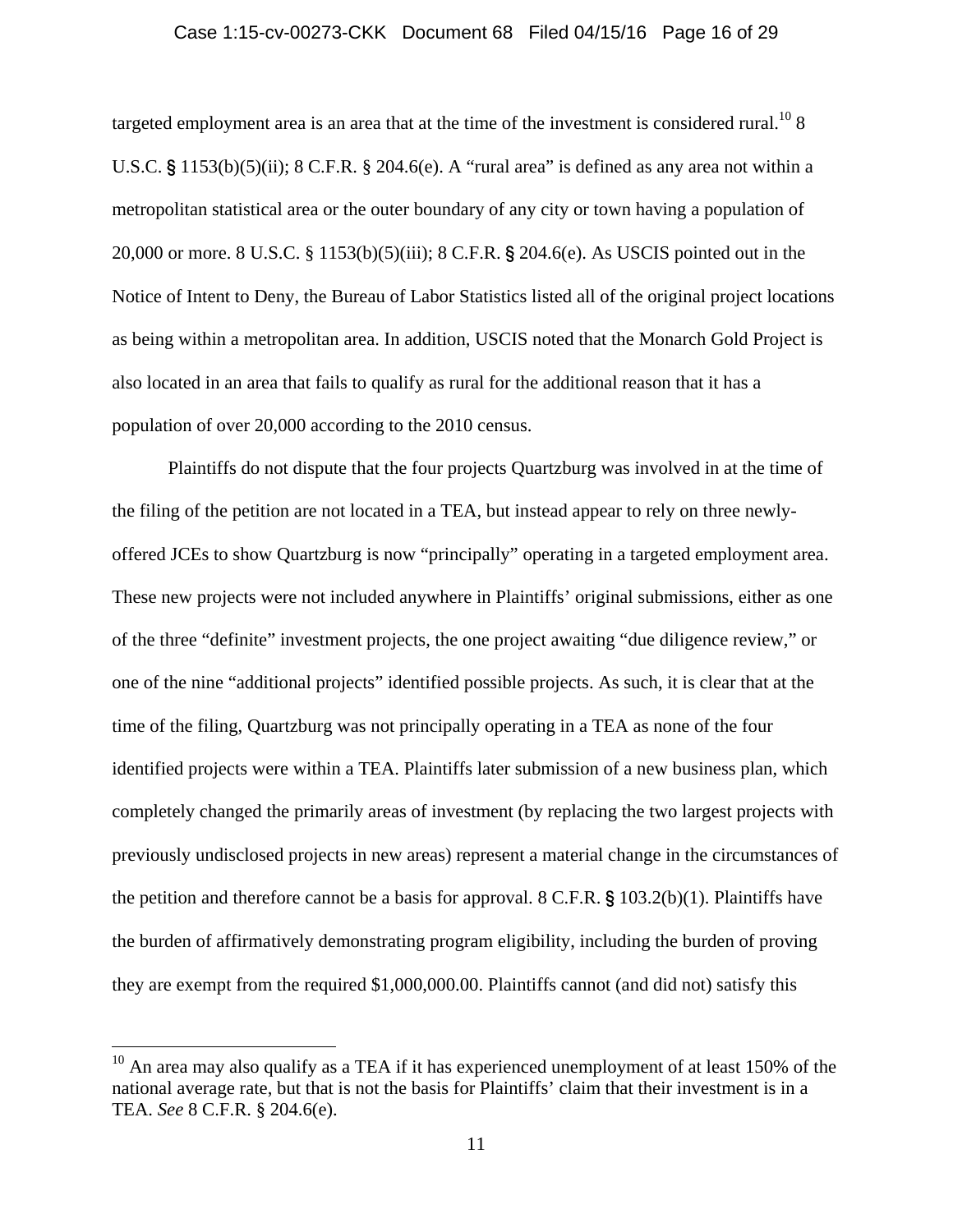#### Case 1:15-cv-00273-CKK Document 68 Filed 04/15/16 Page 17 of 29

burden by simply proposing in their petition submissions that Quartzburg will invest in mining projects to be named at a later date that may or may not be in a TEA. Indeed, the fact that Plaintiffs admit that even under their revised plan only 57% of their estimated job creation will occur in a TEA, demonstrates why their business plans (old and new) fail to carry their burden. ECF 61 at 40. If all of the proposed projects remain subject to ongoing due diligence review and not all of the proposed projects are in TEAs, Plaintiffs cannot show with certainty that the Quartzburg is at any given time (now or in the future) "principally" invested in a targeted employment area. Ultimately, here, Plaintiffs substantially altered their business plan after filing, and as a result, were required by regulation to submit a new Form I-526 to reflect their eligibility at the time of filing (either by investing exclusively in TEAs or contributing the required \$1,000,00.00 capital). Plaintiffs did not comply with this regulatory requirement and, therefore, USCIS did not act arbitrarily or capriciously in denying Plaintiffs' petitions for failure to show that they met their burden of demonstrating entitlement to the benefit sought.

## **B. Plaintiffs have not satisfied their burden of proving they are likely to create the required number of new jobs.**

 A petitioner must establish that the investment of the required amount of capital in the new commercial enterprise will create full-time positions for at least ten qualifying employees within two years. *See* also 8 U.S.C. § 1153(b)(5)(A)(ii); 8 C.F.R. § 204.6(j)(4)(i). Every individual investor (here, 160 in total) must also demonstrate that their investment will create at least ten full-time jobs for qualifying employees. The statute requires employment creation for a "United States citizen, a lawfully admitted permanent resident or other immigrant lawfully authorized to be employed in the United States," which does not include the alien investor, his dependents, or any other nonimmigrant alien. 8 U.S.C. § 1153(b)(5)(A)(ii); 8 C.F.R. § 204.6(e). To satisfy this burden, the alien must provide USCIS with either tax records, Forms I-9, or other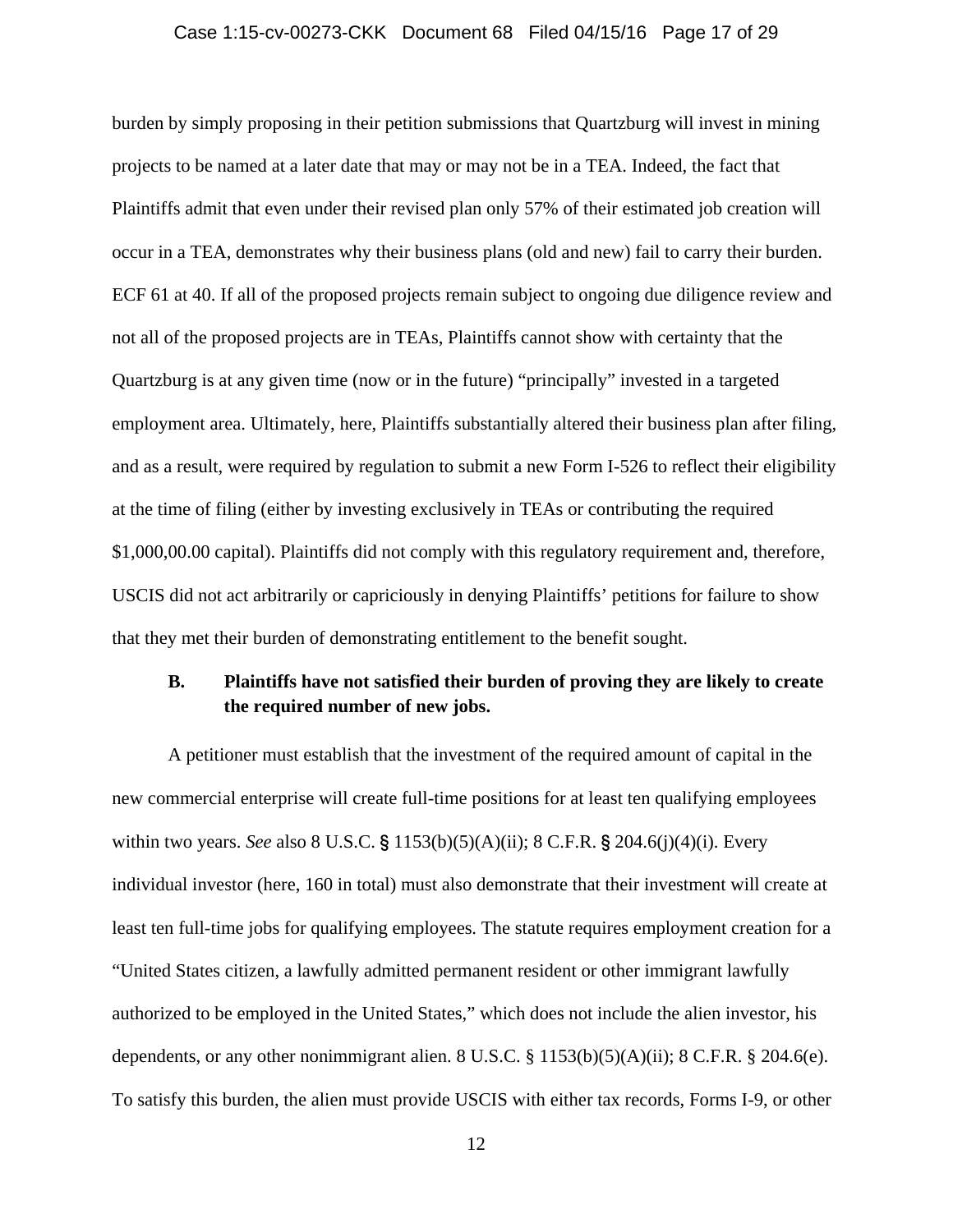similar documents for workers already hired, or a comprehensive business plan indicating that the business will hire at least ten qualifying employees within the next two years. 8 C.F.R. §§  $204.6(i)(4)(i)(A)$ , (B). For regional centers, a petition may rely on reasonable methodologies to show indirect job creation. 8 C.F.R. § 204.6(j)(4)(iii). Any business plan that the alien uses to show a projection of likely job creation under 8 C.F.R. § 204.6(j)(4)(i)(B) must be sufficiently detailed to permit USCIS to draw reasonable inferences about the business's job-creation potential. *See Matter of Ho*, 22 I. & N. Dec. 206, 213 (Assoc. Comm. 1998); see also 8 C.F.R. § 204.6(m)(3). USCIS has specific requirements for the business plan:

A comprehensive business plan as contemplated by the regulations should contain, at a minimum, a description of the business, its products and/or services, and its objectives. The plan should contain a market analysis, including the names of competing businesses and their relative strengths and weaknesses, a comparison of the competition's products and pricing structures, and a description of the target market/prospective customers of the new commercial enterprise. The plan should list the required permits and licenses obtained. If applicable, it should describe the manufacturing or production process, the materials required, and the supply sources. The plan should detail any contracts executed for the supply of materials and/or the distribution of products. It should discuss the marketing strategy of the business, including pricing, advertising, and servicing. The plan should set forth the business's organizational structure and its personnel's experience. It should explain the business's staffing requirements and contain a timetable for hiring, as well as job descriptions for all positions. It should contain sales, cost, and income projections and detail the bases therefor. Most importantly, the business plan must be credible.

*Id*. Plaintiffs have failed to meet their burden for two reasons.

 First, Plaintiffs' now base their claimed job creation on a completely different business plan than the one submitted with the petition. As noted above, Plaintiffs new business plan bears little resemblance to the plan originally submitted with Plaintiffs' petitions. Plaintiffs' selection of new JCEs and submission of a completely different business plan (which relied on different projects to satisfy the job creation requirement) constitutes a material change in circumstances. 8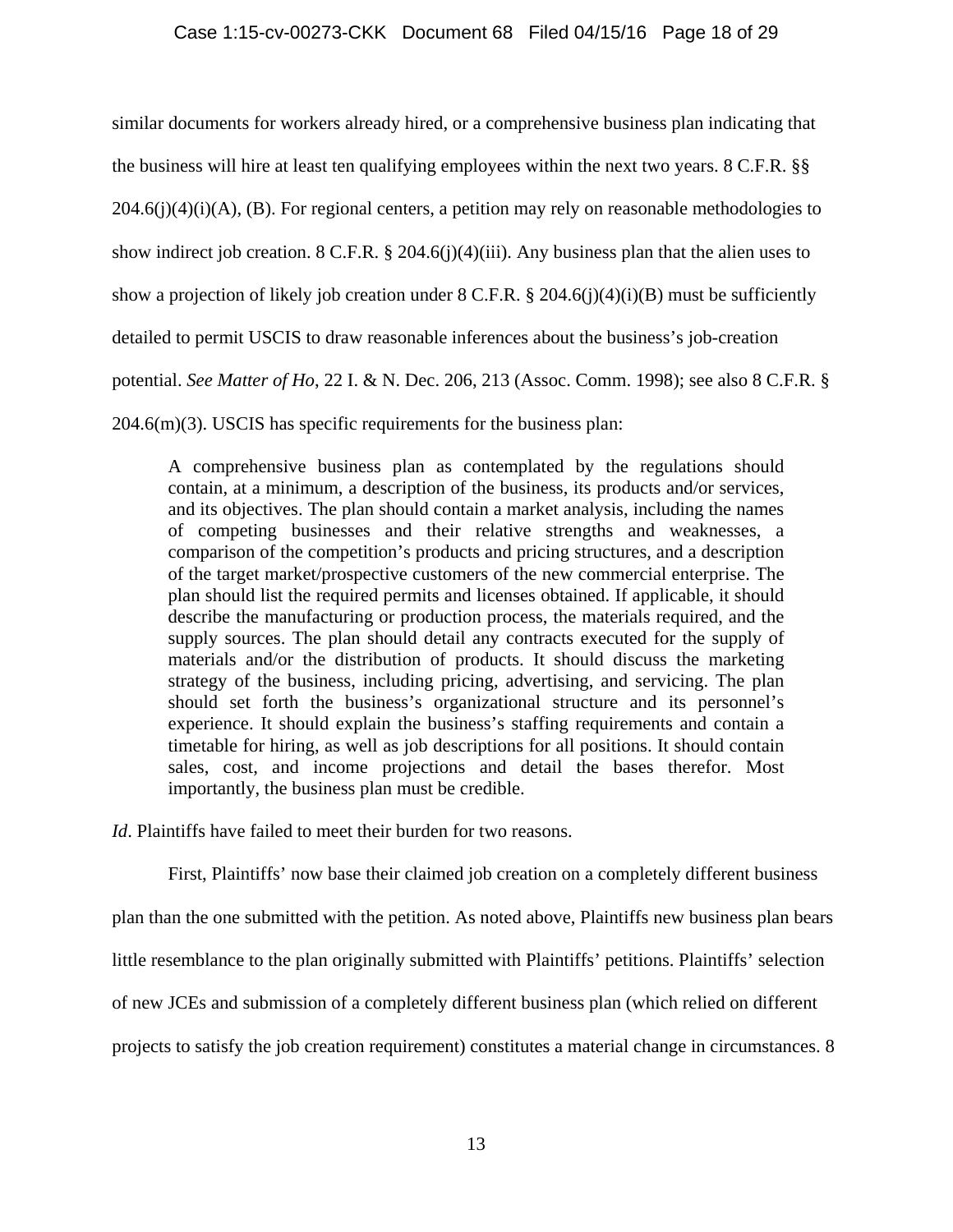C.F.R. § 103.2(b)(1). The regulations do not permit Plaintiffs to materially change circumstances after the filing of the petition. Accordingly, USCIS denial was reasonable on this basis.

 Second, even if (contrary to the regulations) Plaintiffs were given the benefit of their post-filing change in JCEs and business plan, Plaintiffs cannot satisfy their burden of showing they will create the requisite number of jobs because they have acknowledge (and the past demonstrates) that their business plan is wholly speculative because the projects themselves are subject to change. In response to the NOID, Plaintiffs acknowledged that its proposed investment projects—even those previously identified as "definite" projects that had been fully approved by the Partnership—were subject to change based on previously undisclosed additional due diligence required before the project is deemed viable. Plaintiffs then offered a revised list of seven projects as job creating entities and a revised business plan. Of the seven projects on the new list, two were the smaller projects included in submissions with the initial petitions (but not analyzed as part of the job creation statistics based on them making little difference in the total job creation estimates). JD3 at 18 ("[T]here was no need to add in data from other [two] smaller projects, since it would only produce a highly similar result."). The remaining five were completely new projects that were not previously disclosed anywhere in the original submission. Even these seven projects, however, have not been "finally identified" and are apparently still subject to change based on further due diligence. *See, e.g.*, JD3 at 2459-78 (updating the JCE list in interfiling). Therefore, if Plaintiffs' first submission is any indication—in which three of the four projects were abandoned and none of the additional nine "additional" projects were included in subsequent lists—there is little reason to believe that the newly-proposed list of projects is likely to fare any better. As such, it was not arbitrary and capricious for USCIS to conclude that a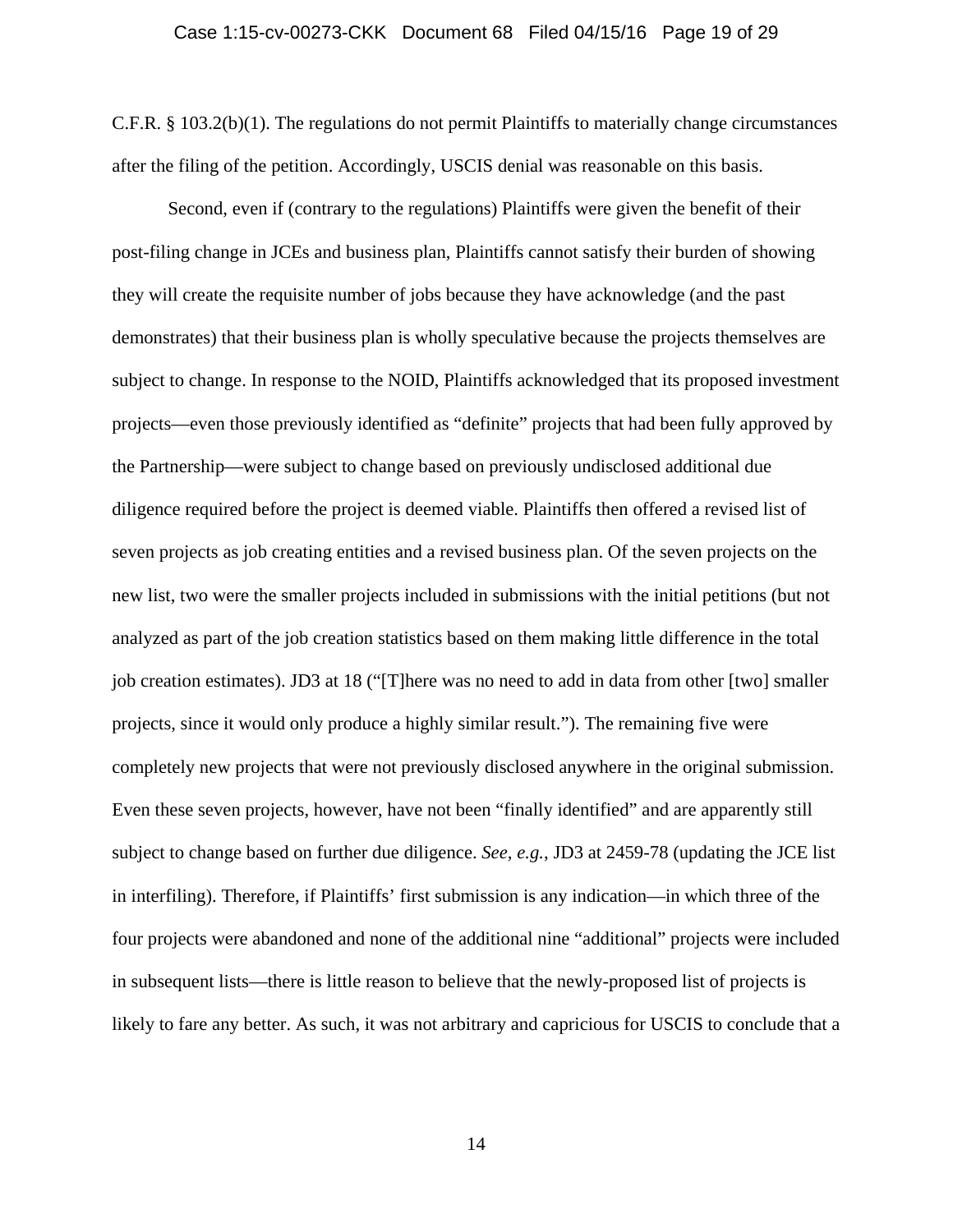#### Case 1:15-cv-00273-CKK Document 68 Filed 04/15/16 Page 20 of 29

business plan analyzing a tentative list of possible projects is insufficient to show likelihood that 160 investors are likely to show their investments are each likely to create ten new jobs.

### **II. USCIS reasonably denied the petitions on the ground that Plaintiffs' low-risk investments do not satisfy the purpose of the EB-5 program.**

 USCIS properly denied the petitions on the basis that Plaintiffs' investment was not a true equity investment, with genuine growth potential, but structured in such a way made it more like a prohibited debt arrangement. USCIS's legal inquiry into the investment structure was not arbitrary or capricious, but is consistent with its obligations under *Matter of Izummi*, 22 I. & N. Dec. 169 (AAU 1998), to ensure that the statutory purpose of the program is satisfied by the particular investment on which an individual petitioner relies as a basis for its request for admission into the United States through the EB-5 program. USCIS's factual conclusion, that Plaintiffs' investment is more debt-like than equity-like, is likewise consistent with the record. Accordingly, Plaintiffs' challenge to the agency's denial on this basis is simply an improper attempt to second-guess the agency's considered judgment regarding the purpose of the EB-5 program and USCIS's broad discretion to administer the program it in a manner consistent with Congress's goals. Therefore, the denials may be sustained on this basis.

### **A. USCIS was not arbitrary in its reading of** *Matter of Izummi* **and 8 C.F.R. 204.6(e) as requiring an inquiry into to the investment structure to ensure it is not a prohibited debt-arrangement.**

 USCIS was not arbitrary or capricious in interpreting its precedential decisions to require an inquiry into the investment structure to ensure that it is a true equity investment that satisfies the purpose of the statute. Under the agency's regulations, prospective immigrant investors are required to show that they have invested or are actively in the process of investing the required amount of capital, the latter of which requires an "actual commitment" of the such capital. *See* 8 C.F.R. § 204.6(j)(2). In addition, the regulations expressly disqualify any contribution of capital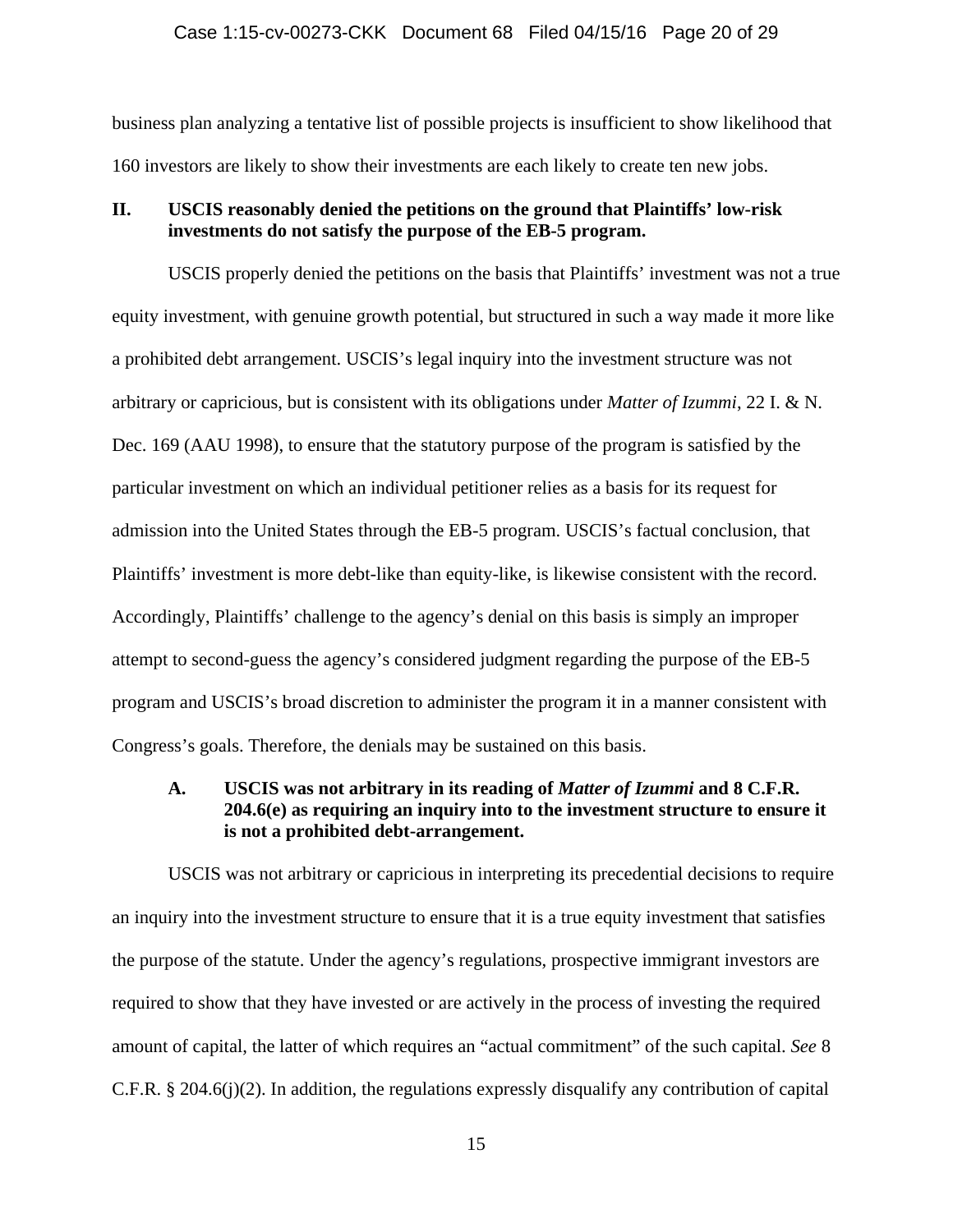### Case 1:15-cv-00273-CKK Document 68 Filed 04/15/16 Page 21 of 29

in exchange for a debt arrangement. *See* 8 C.F.R. § 204.6(e) (definition of "Invest").

Consequently, a contribution of capital will only count as part of the prospective immigrant's statutorily required capital contribution amount if it is a true equity investment. As a result, any contribution of capital in exchange for a debt arrangement fails to satisfy the requirement that the prospective immigrant invest the required amount of capital in the new commercial enterprise.

 In *Matter of Izummi*, 22 I. & N. Dec. at 186, the Administrative Appeals Unit noted the important purpose behind the statute and interpreted the statute to require the agency to conduct an inquiry into terms of the investment to "ascertain the true substance of the transaction." The purpose of this inquiry, according to the AAU, is to ensure that the "investment" is not a loan or other debt arrangement masquerading as an otherwise permissible investment. The AAU noted the following features of a debt-arrangement and discussed why they are inconsistent with the program's statutory purpose:

To enter into a redemption agreement at the time of making an "investment" evidences a preconceived intent to unburden oneself of the investment as soon as possible after unconditional permanent resident status is attained. This is conceptually no different from a situation in which an alien marries a U.S. citizen and states, in writing, that he will divorce her in two years. The focus here is on the green card and not on the business. Despite counsel's repeated claims that the Service's current position is hurting U.S. workers and U.S. businesses, and despite counsel's accusations regarding the Service's allegedly cavalier attitude toward them, one could argue that an alien who enters into a redemption agreement considers the continued success of the U.S. workers and U.S. businesses secondary. His primary concern is obtaining permanent resident status for as little money as possible.

For the alien's money truly to be at risk, the alien cannot enter into a partnership knowing that he already has a willing buyer in a certain number of years, nor can he be assured that he will receive a certain price. Otherwise, the arrangement is nothing more than a loan, albeit an unsecured one.

*Id*. at 186.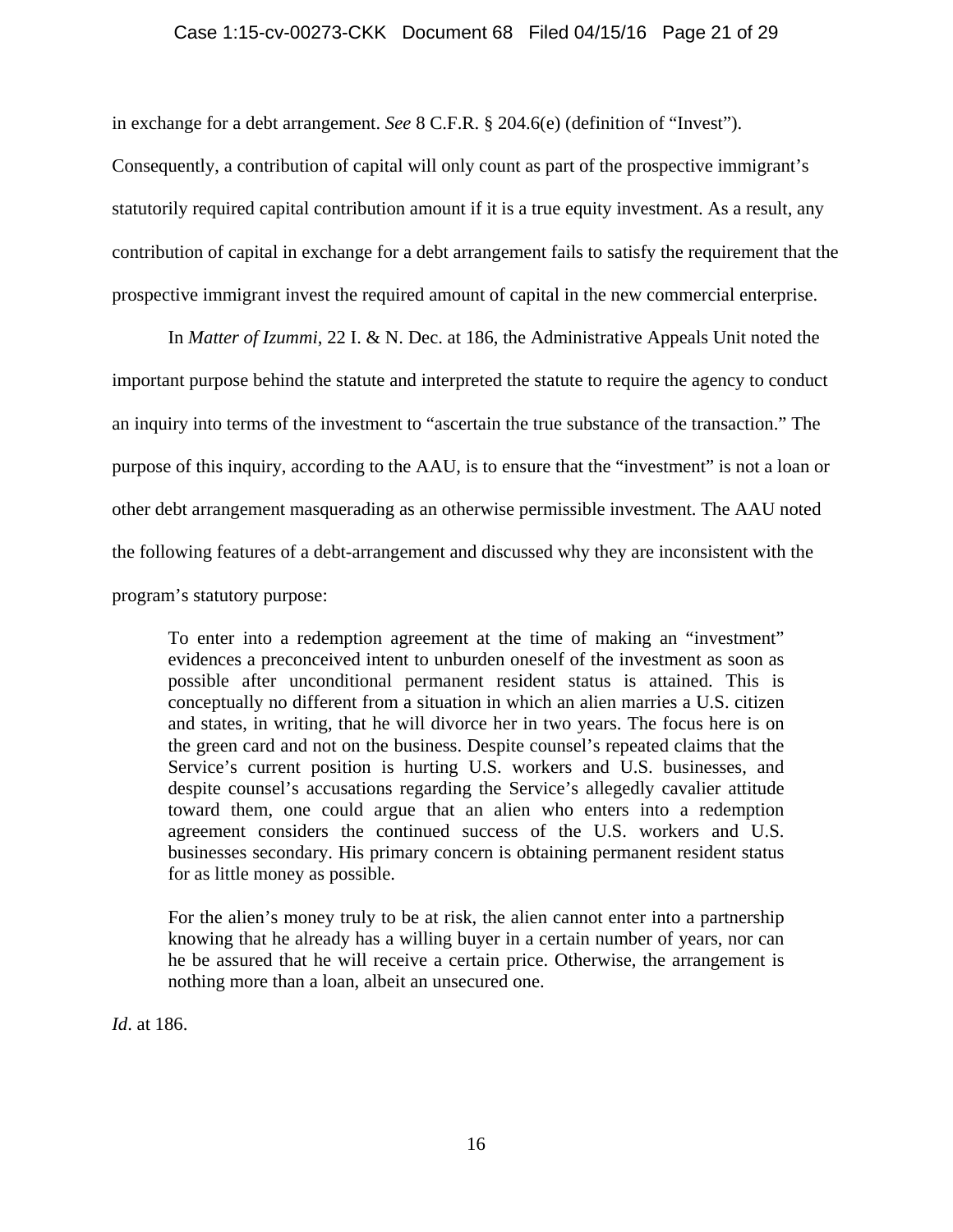#### Case 1:15-cv-00273-CKK Document 68 Filed 04/15/16 Page 22 of 29

 Plaintiffs arguments regarding *Matter of Izummi* amount to little more than the legally unsupportable claim that USCIS may not deny any petitions on the basis of the reasoning in *Matter of Izummi* unless (1) the facts of the investment are an exact match to the facts in *Matter of Izummi*, or (2) the agency engages in notice and comment rulemaking. Plaintiffs' reasoning reflects a fundamental misunderstanding of the discretion accorded to USCIS and its expertise in managing the EB-5 program and the precedential value of AAU decisions beyond the particular facts of a case. Here, the AAU has elucidated a number of important guideposts for determining what types of investments satisfy Congress's standards for the EB- 5 program. USCIS was well within its authority to apply those concepts beyond the facts presented by *Matter of Izummi*.

 Similarly, there is no requirement that USCIS engage in notice and comment rulemaking before being permitted to inquire into the structure of the investment. By conducting such an analysis here, USCIS is not implementing any new procedural rules; it is simply complying with the AAU's binding precedential decision interpreting the term "investment." As such, the denials merely follow an interpretive rule that is not subject to notice and comment rulemaking. *See Cent. Tex. Tel. Coop. v. FCC*, 402 F.3d 205, 214 (D.C. Cir. 2005); *Sentara-Hampton Gen. Hosp. v. Sullivan,* 980 F.2d 749, 759-60 (D.C. Cir. 1992) ("[T]he clarification of ambiguous terms . . . is precisely the type of agency action that the 'interpretive rule' exception [to notice and comment rulemaking] was designed to accommodate."). Accordingly, Plaintiffs' challenge, whether to *Matter of Izummi* or USCIS's application of it here, fails both substantively and procedurally.

### **B. USCIS's conclusion that the investment is more debt-like than equity-like is supported by the record.**

 USCIS's factual conclusion that the structure of the investment is more debt-like than equity-like is entitled to deference. Here, the agency points to the existence of a "call option" in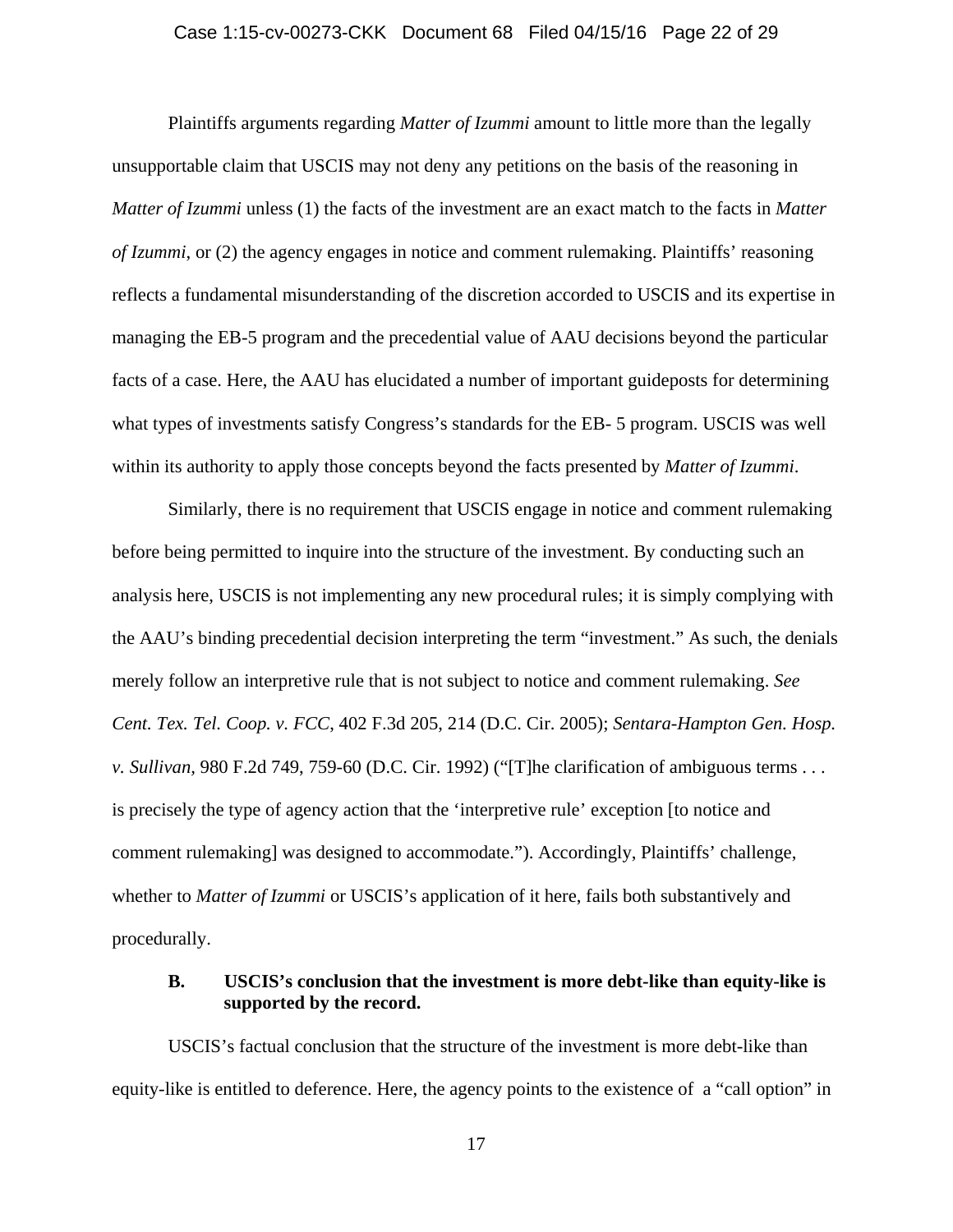#### Case 1:15-cv-00273-CKK Document 68 Filed 04/15/16 Page 23 of 29

the NCE's Limited Partnership Agreement that would allow the NCE to repurchase the investors individual equity in the NCE for \$550,000 or its equivalent in gold. Upon exercise of the option, the investor's equity in the NCE would be redeemed for a set price much the same as a debt would be repaid for a set price. In addition to the existence of the option, USCIS looked to language in NCE's offering documents (specifically, the Private Placement Memorandum) that amounted to a promise to exercise the option. For example, the PPM stated that the General Partner of the NCE would "strive to be in a position" to exercise the option by a proposed date, and the PPM stated the General Partner's intention to retain "all cash flow" resulting from repayment of the loans to the NCE "so that such money is available to fund the exercise of the [call option]." Taken together, the existence of the call option and the promises made to exercise it led to USCIS's reasonable determination that the facts support a finding that the investors had, in fact, not made a qualifying contribution of capital, because they appeared to have entered into the partnership intending to contribute capital in exchange for a debt arrangement versus a true equity investment.

 Plaintiffs argue that USCIS's application of *Matter of Izummi* to the facts of this case exceeds its authority, and attempts to distinguish the "put" or "sell" option used as an example in the *Izummi* case from the "call" or "buy" option in this case based on who has control over the option. Although *Matter of Izummi*'s discussion of redemption provisions focuses primarily on the example of a sell option, it does not define the outer limits of what constitutes an impermissible debt arrangement. The plain language of the regulations controls: under 8 C.F.R. § 204.6(e), a contribution of capital in exchange for a note, bond, convertible debt, obligation, or "any other debt arrangement between the alien entrepreneur and the new commercial enterprise," does not constitute a qualifying contribution of capital. In *Matter of Izummi*, the AAU illustrates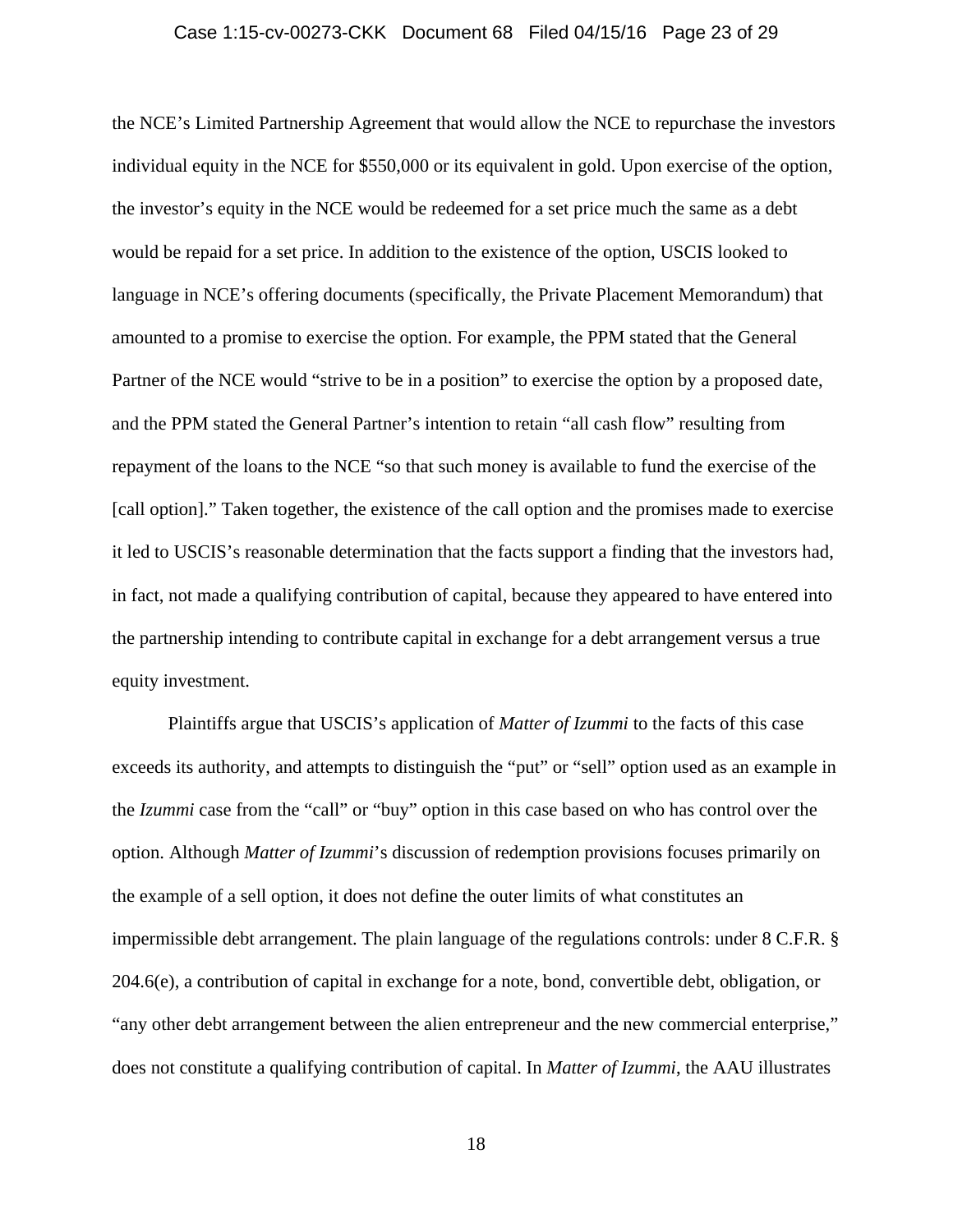### Case 1:15-cv-00273-CKK Document 68 Filed 04/15/16 Page 24 of 29

how an arrangement may appear to be an equity investment in form, but an adjudicator could analyze the actual substance of the arrangement and determine that it is in fact debt-like, rather than equity-like, in nature.<sup>11</sup>

## **C. Plaintiffs' waiver of the call option was not timely and therefore cannot salvage Plaintiffs' petitions.**

 USCIS acted within its discretion to decline to consider Plaintiffs' post-filing waiver of the call-option to correct deficiencies in their initial filing or in the structure of the investment. Longstanding agency regulations prohibit petitioners from relying on material changes in their petitions to correct substantive deficiencies. 8 C.F.R. § 103.2(b)(1). There is no basis for finding the agency's decision to apply that regulation here is arbitrary or capricious as the waiver represents a fundamental change in a key term of the investment that serves as the foundation for the petition. As such, USCIS was well within its authority to rely on that petition and decline to figure out whether a post-filing waiver can undo a fundamental structural problem with the investment's framework.

# **III. USCIS was not arbitrary or capricious in concluding that Plaintiffs failed to demonstrate that they will make the full amount of required capitol available to the job creating entity.**

 In order for a petitioner to meet the burden of showing that the investment capital has been placed at risk for the purpose of creating growth, the full amount of the required investment "must be made available to the businesses most closely responsible for creating the employment

 $\overline{a}$ 

 $11$  Plaintiffs cite a number of extra-record materials in their opposition. This Court has already determined that the case should be limited to the administrative record. ECF No. 46. Therefore, the Court should decline to consider any such evidence. Further, the articles cited by Plaintiffs suggesting that other EB-5 investments have very little risk are not relevant here as the agency expressed special concern based on the call option and promotional documents give Plaintiffs reason to believe that they will have a willing buyer of their interest within a set period. *Matter of Izummi* is unequivocal that such an arrangement undermines the purpose of the statute and should be viewed as an impermissible debt arrangement.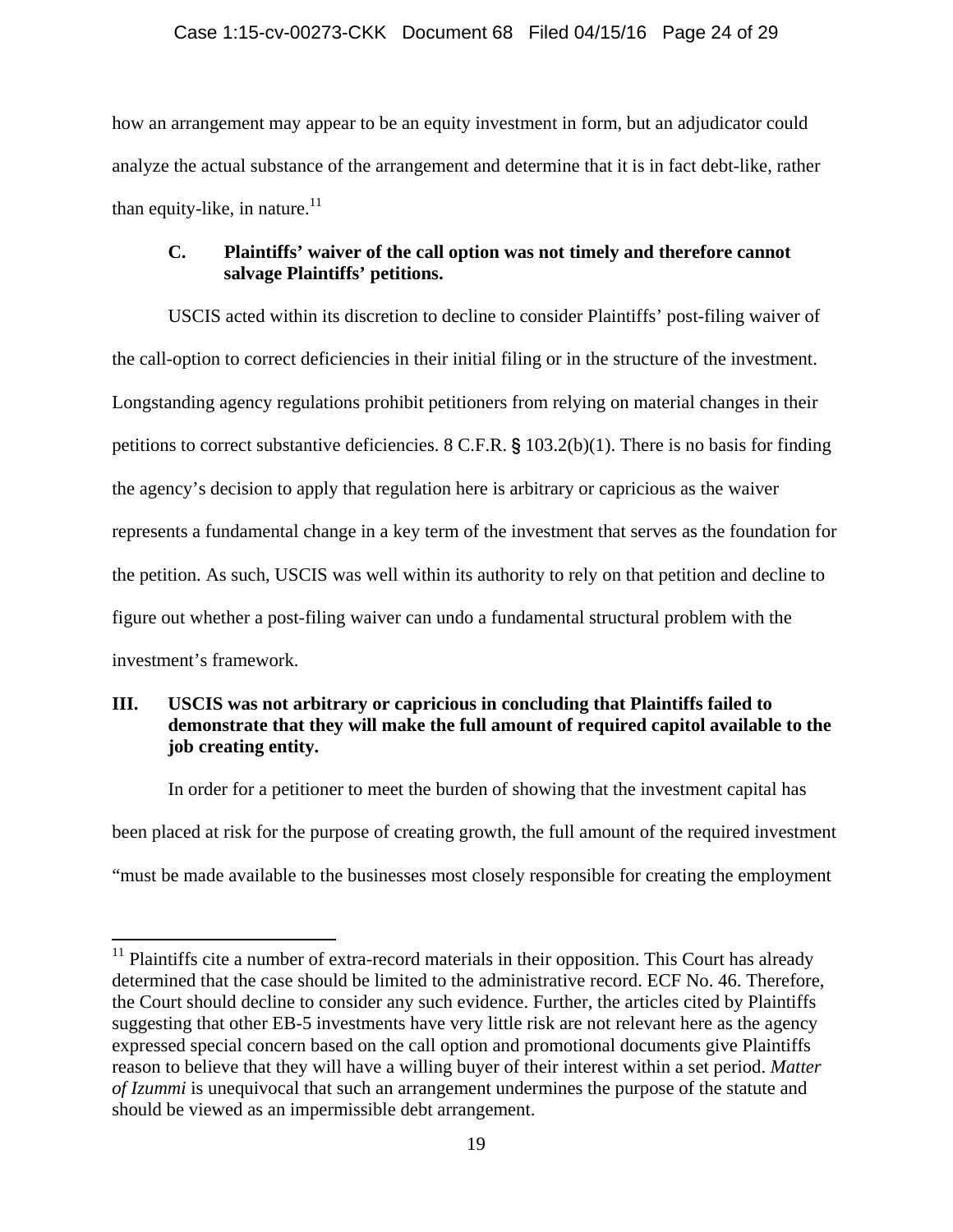#### Case 1:15-cv-00273-CKK Document 68 Filed 04/15/16 Page 25 of 29

upon which the petition is based. *Matter of Izummi*, 22 I. & N. at 179. Plaintiffs have acknowledged that the business plan is to be funded exclusively by the contributions of the 160 foreign investors, each of whom has made the minimum \$500,000.00 investment. Despite the fact that there is no other source of capital (besides future profits from the JCEs), USCIS has identified three major expenditures that cannot appropriately be paid from the Plaintiffs' capital contributions because it would prevent those funds from being made available to the projects Plaintiffs now claim will be responsible for job creation. Those expenditures include (1) the start-up expenses for the abandoned Belshazzar Mines project; (2) Loan Fees paid by JCEs to the Regional Center; and (3) Licensing Fees paid by NCE to the Regional Center. Plaintiffs do not dispute that they have not made any profits to date and, therefore, the only presently available funds are the Plaintiffs' investments.

#### **A. Start-up Fees for Belshazzar Mines**

 Plaintiffs admit that the NCE paid \$1,548,657.00 of the EB-5 investors' capital to a JCE that has now been abandoned as not feasible. As a result this money has not gone to an entity that is responsible for job creation (as it will now create no sustainable employment in the area) and is therefore not available for investment in a JCE that Plaintiffs contend will be responsible for job creation. Plaintiffs' objection to this conclusion is not based in any legal disagreement, but based on Plaintiffs' incorrect assertion that the USCIS would prohibit the use of EB-5 capital for mining projects which are "inherently risky" and "involve ever-changing variables." ECF No. 61 at 33. Here, the problem is that Plaintiffs' business plan (and ability to satisfy its job creation obligations) is not tied to engaging in due diligence or in exploration of *possible* mine site, but in the operation of feasible sites. Thus, one appropriate means of using EB-5 capital for mining projects is to finance projects that have already been determined to be feasible, rather than for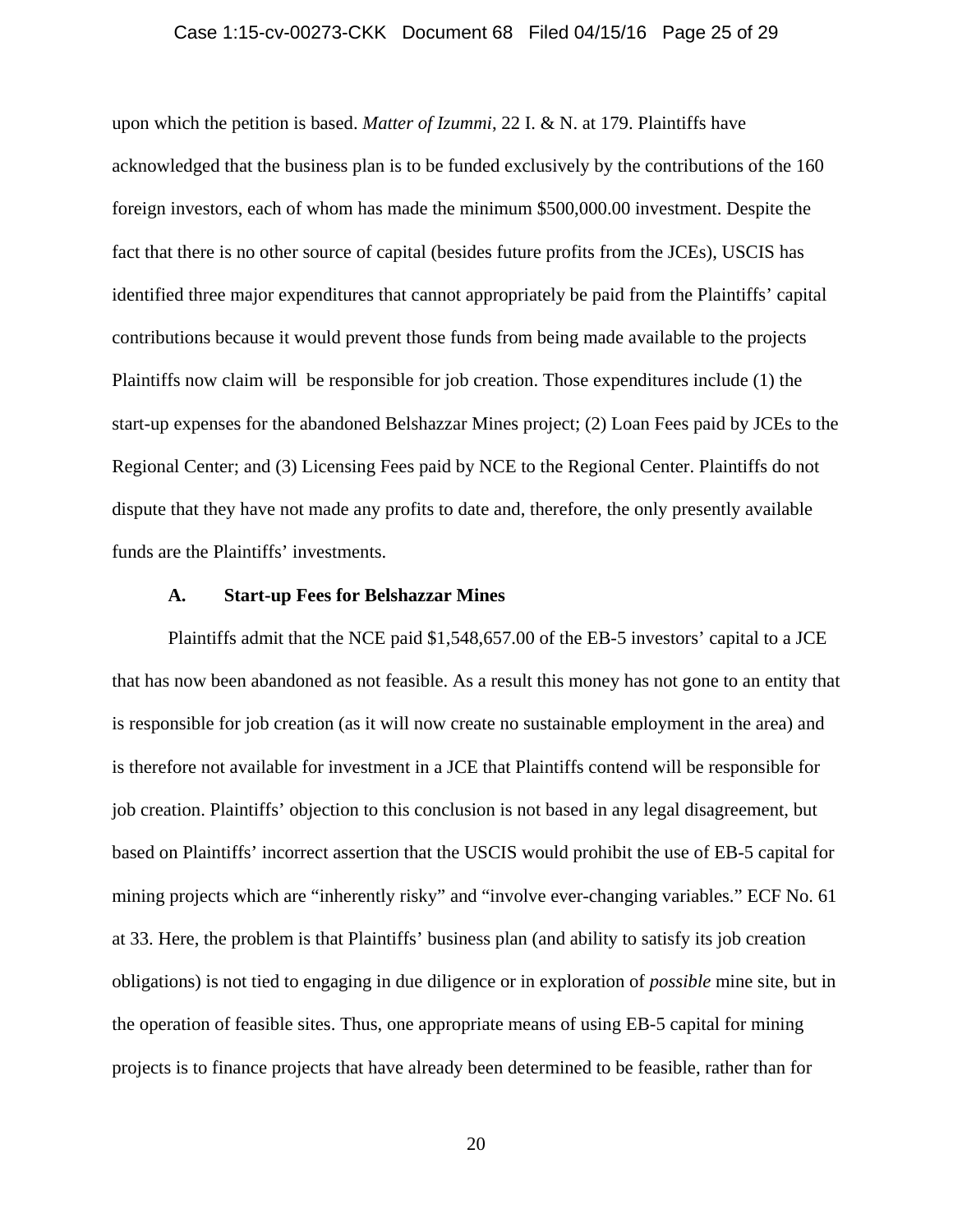#### Case 1:15-cv-00273-CKK Document 68 Filed 04/15/16 Page 26 of 29

mine exploration. Also, there is, of course, no requirement that EB-5 ventures be funded exclusively by EB-5 investors or, if funded exclusively by EB-5 investors, that prohibits the EB-5 investors from investing above the minimum amount to cover expenses that are not going to the JCE. Plaintiffs' complaints about the feasibility of this policy is therefore unpersuasive because *Matter of Izummi*, plainly sets out a solution: if part of the investment is not going to the job creating entity or is not for the purpose of job creation, then that money must come from another source or (if from an alien investor) must be from an investment above the minimum required amount. *Matter of Izummi*, 22 I. & N. at 179 (noting that if investors are covering additional expenses, those expenses "must be paid in addition to the \$500,000."). Plaintiffs' failure to maintain or solicit additional non-investor capital to cover ventures that will not result in job creation is therefore a sufficient ground to deny the petitions.

#### **B. Loan and Licensing Fees Payable to the Regional Center**

 Plaintiffs make several concessions that are alone sufficient to support USCIS's denial on the grounds that Plaintiffs failed to present credible evidence that the loan and licensing fees due to the regional center would be paid from a source other than the investor's funds. First, Plaintiffs do not dispute that these fees must be paid (regardless of whether the JCEs are presently profitable), are presently due for payment, and are accruing late fees. Second, Plaintiffs have not suggested any presently-available alternative source of funds from which to make these payments. Third, Plaintiffs acknowledge that the JCEs are not making any profit at this time and are not projected to turn a profit in the near future. Taken together, these facts are sufficient to support USCIS's reasonable conclusion that the Regional Center's has failed to satisfy its burden of proving that the full amount of required capitol will be made available to the job creating entity (and not used to pay fees to the Regional Center).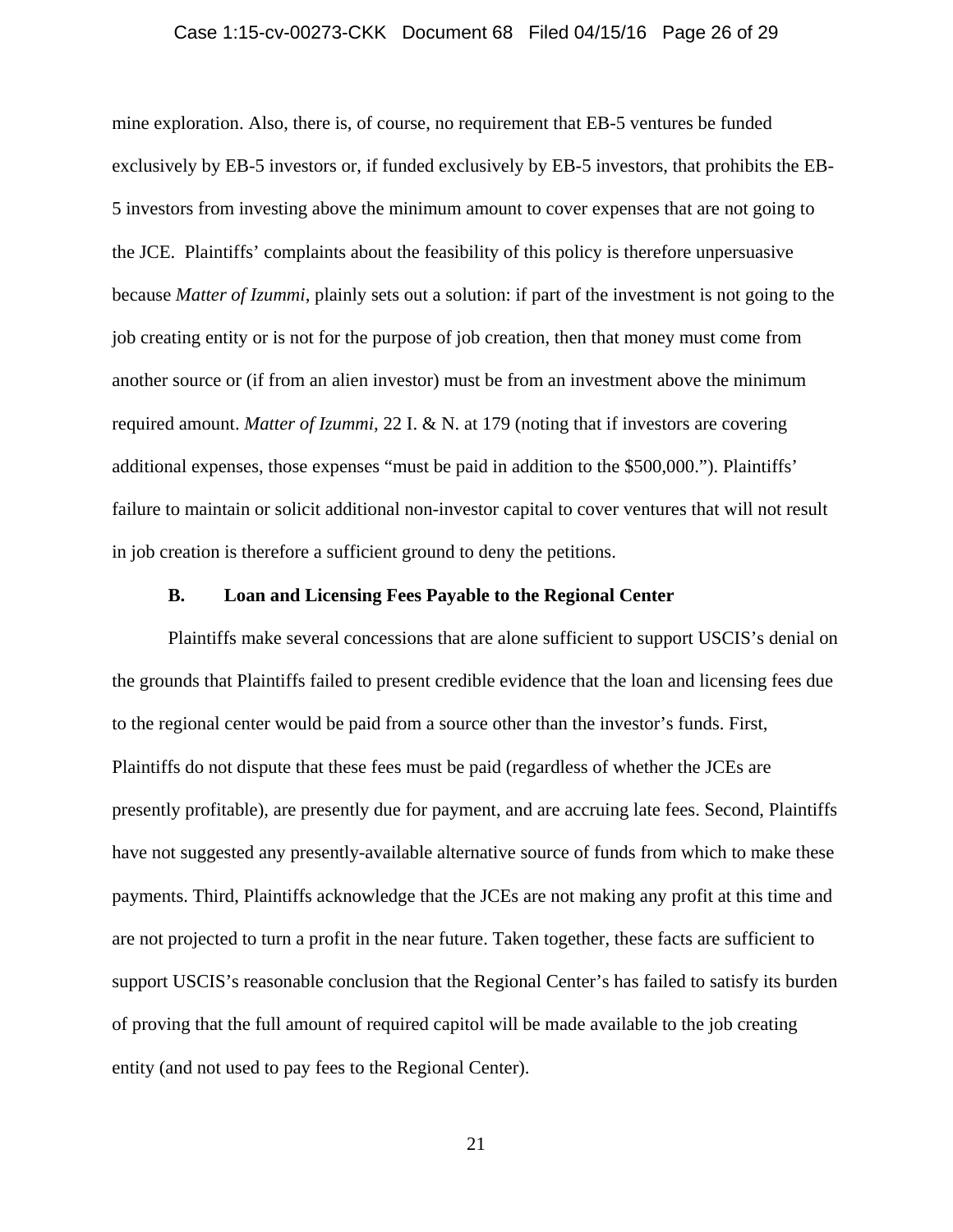#### Case 1:15-cv-00273-CKK Document 68 Filed 04/15/16 Page 27 of 29

 Any funds used to pay these fees are decidedly not being paid to the entity responsible for job creation; indeed both fees are being diverted from the job creating entities to the Regional Center, which has no direct involvement in job creation. Plaintiffs do not appear to contest, then but instead rely principally on their guarantee that funds will not be so used. USCIS reasonably determined that Plaintiffs' guarantee was not credible in light of Plaintiffs' above-mentioned concessions, or, at the very least, was insufficient to carry their burden of proof in light of contrary evidence that such fees must be paid from investor funds based on a lack of alternative source. This weighing of the factual evidence in the record is reviewed under the substantial evidence standard, under which an agency's fact-based conclusion must be sustained unless no reasonable factfinder could have reached that conclusion based on the administrative record. *See INS v. Elias-Zacarias*, 502 U.S. 478, 481 (1992). In other words, the evidence in the administrative record that supports the agency's factual conclusion is sufficient if it would justify, in a jury trial, a refusal to take a factual decision away from the jury. *See Ill. Cent. R.R. v. Norfolk & W. Ry.*, 385 U.S. 57, 66 (1966). The conflicting evidence on this issue is sufficient to raise a reasonable question of fact that would require a determination by a factfinder. The agency's determination of that fact, therefore, should be honored here. *Id*.

 Plaintiffs' only other argument is a footnote suggesting that USCIS has misread *Matter of Izummi* in finding that no fees can be financed through the required minimum investment. ECF No. 61 at25-26 n.11. *Matter of Izummi* compels this conclusion and is a reasonable interpretation of the Congress's intent that the full investment be used to promote economic growth in the area of investment. There, the AAU soundly rejected an argument similar to the one advanced by Plaintiffs (that fees attendant to a loan are often financed in other contexts and should be considered part of the investment) here: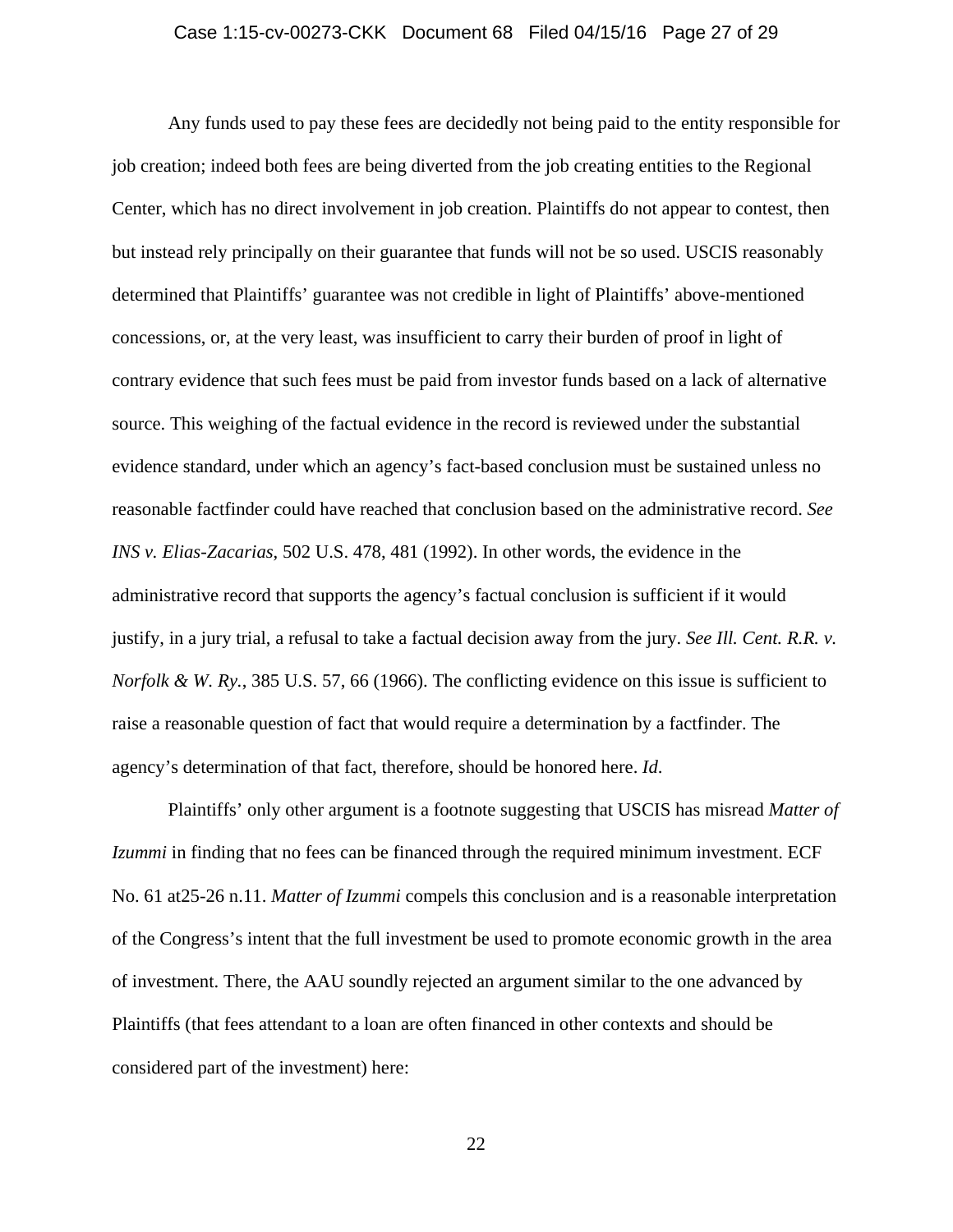While points and processing fees are often financed, they are considered an amount over and above the original loan amount. To illustrate, when a person intends to obtain a mortgage for \$200,000, he can choose to pay the points and fees separately or he can choose to finance them. If he chooses to finance the fees, the principal on his mortgage is no longer just \$200,000 but something more. In the investor context, the Service is not prohibiting the payment of Partnership expenses; rather, the Service is finding that if [NCE] wishes to have the limited partners pay these expenses, these expenses must be paid in addition to the \$500,000.

*Matter of Izummi*, 22 I. & N. at 179. The AAU explained the reasoning for its requirement that

the entirety of the investment must be made available to the businesses most closely responsible

for job creation as being particularly necessary in the context of an investment through a regional

center and NCE, which will not be directly responsible for job creation.

Especially where indirect employment creation is being claimed, and the nexus between the money and the jobs is already tenuous, the Service has an interest in examining, to a degree, the manner in which funds are being applied. . . . The Service does not wish to encourage the creation of layer upon layer of "holding companies" or "parent companies," with each business taking its cut and the ultimate employer seeing very little of the aliens' money.

*Id*. This worthwhile goal is reasonable and consistent with the purpose of the EB-5 program.